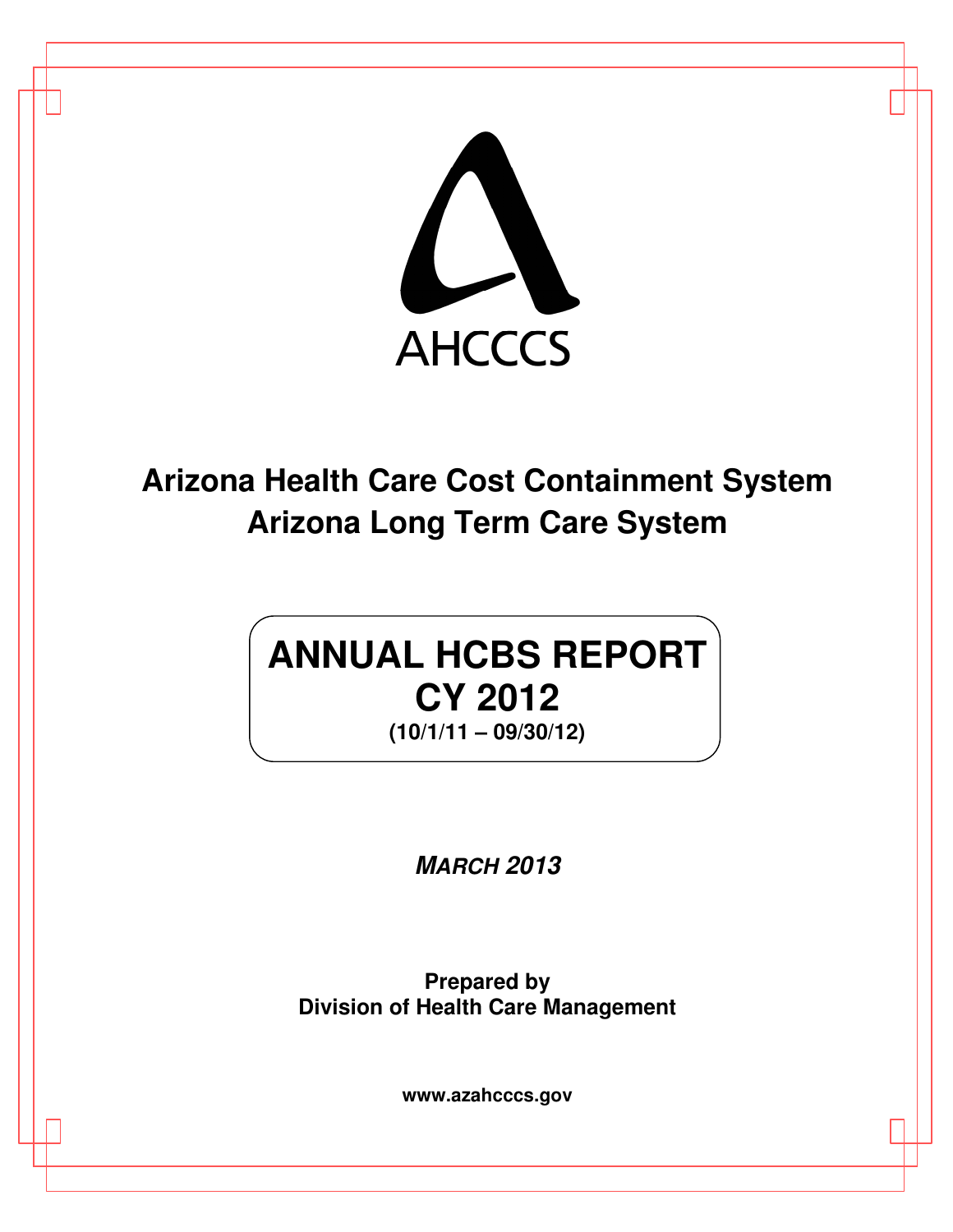# **Table of Contents**

|                                                                                                                                                                                                                                                                                                                                                                                                                                                                                                                                                                            | 3                                                      |
|----------------------------------------------------------------------------------------------------------------------------------------------------------------------------------------------------------------------------------------------------------------------------------------------------------------------------------------------------------------------------------------------------------------------------------------------------------------------------------------------------------------------------------------------------------------------------|--------------------------------------------------------|
| Self-Directed Attendant Care (SDAC)<br>Ξ<br>$\blacksquare$<br>٠<br>Home and Community Based Services Litigation: Ball v.<br>$\blacksquare$<br>Arizona State Hospital Transition Workgroup<br>п<br>٠<br>п                                                                                                                                                                                                                                                                                                                                                                   | 4<br>4<br>4<br>5<br>5<br>5<br>6<br>6<br>$\overline{7}$ |
| <b>Other HCBS Activities</b><br>п<br>Ξ<br>٠<br>п<br>п                                                                                                                                                                                                                                                                                                                                                                                                                                                                                                                      | 8<br>8<br>9<br>9<br>10<br>10<br>11<br>15               |
| HCBS Growth and Placement Tables and Graphs<br>Table 1 - E/PD Program Statewide Placement Percentage by<br>Graph 1 - Statewide Placement Percentage by Setting<br>$\blacksquare$<br>Graph 2 - Percentage of Growth by Setting<br>$\blacksquare$<br>Graph 3a - HCBS Placement Percentage by Contractor<br>$\blacksquare$<br>Graph 3b - HCBS Placement Percentage by Program<br>$\blacksquare$<br>Contractor (Contractors Operating from CYE 2007-2012)<br>Table 2 - ALTCS E/PD Placement by Age Group<br>$\blacksquare$<br>Graph 4 - ALTCS E/PD Placement by Age Group<br>п | 17<br>18<br>18<br>19<br>20<br>20<br>21<br>21<br>22     |
|                                                                                                                                                                                                                                                                                                                                                                                                                                                                                                                                                                            | 23                                                     |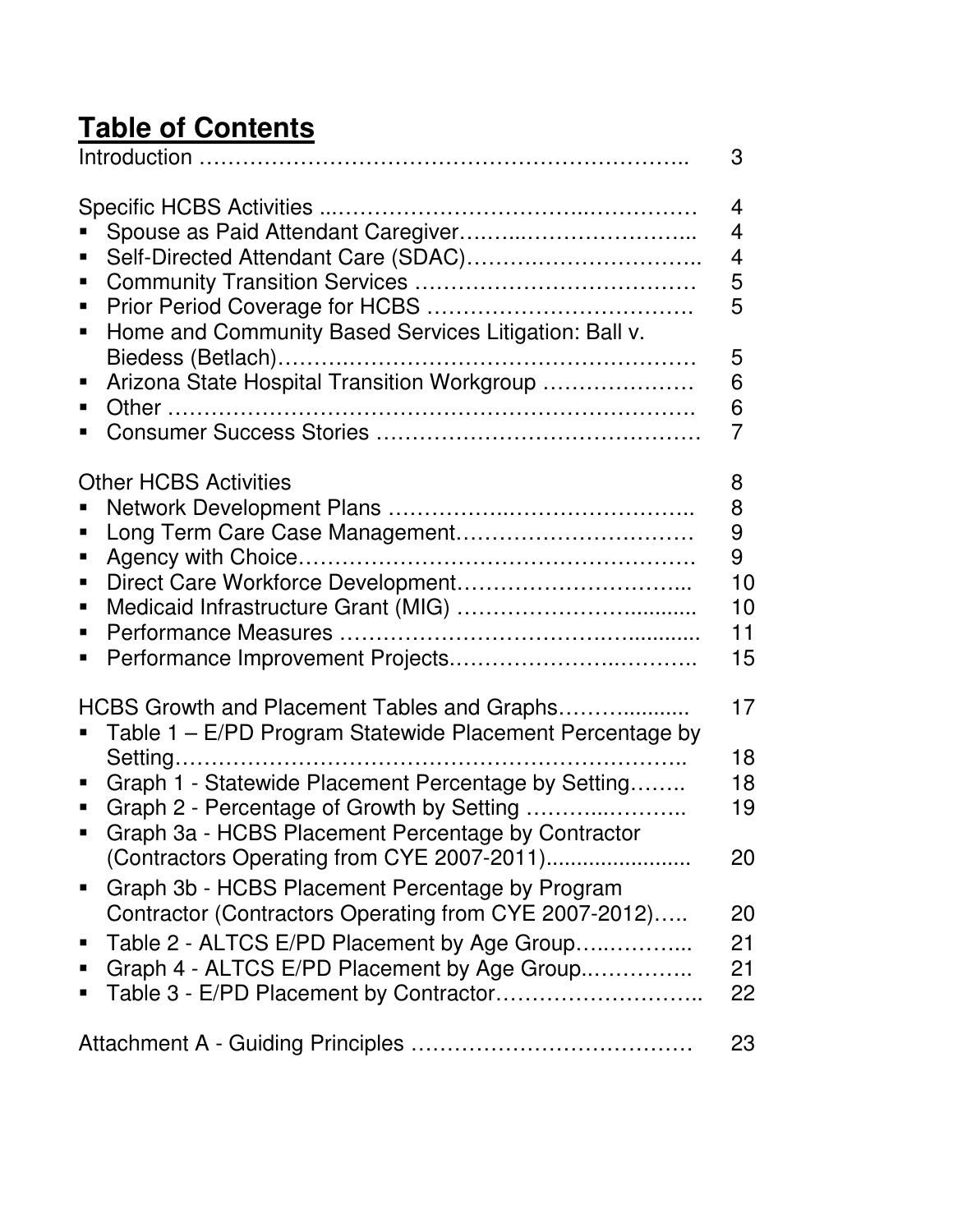# **ANNUAL HCBS REPORT – CYE 2012**

**(10/01/2011 – 09/30/2012)** 

# **INTRODUCTION**

The Arizona Health Care Cost Containment System (AHCCCS) has implemented a long-term care program through the Arizona Long Term Care System (ALTCS) that strongly supports opportunities for individuals enrolled in the ALTCS program to live in home and community based service (HCBS) settings. To that end, the percentage of members who are elderly and/or physically disabled (E/PD) residing outside of institutional settings has increased over the last eleven years from 49 percent (2001) to 73 percent (2012).

The AHCCCS Administration has done this through a long term care program that promotes the values of:

- Choice Dignity
- Independence Individuality
- Self-determination
- 
- 

Guiding principles have also been established under the belief that every effort should be made to support the ability of individuals to reside in HCBS settings. These guiding principles are as follows (see Attachment A):

- Member-Centered Case Management Consistency of Services
- Accessibility of Network Most Integrated Setting
- Collaboration with Stakeholders
- 
- 

Members and families are afforded the opportunity to actively participate in the selection of services that will best meet their needs. HCBS and other applicable settings are available to an individual as long as the cost of HCBS services does not exceed the net cost of institutionalization for that member.

Arizona's Olmstead Plan, developed in 2001, has influenced the changes made to the ALTCS program over the years. The Olmstead Plan is available on the AHCCCS web page at http://azahcccs.gov/reporting/Downloads/OlmsteadPlan.pdf.

In Contract Year Ending 2012 (CYE 2012) the ALTCS program experienced another year of slow but continued growth in the percentage of E/PD program members living in HCBS settings. The percentage of members residing outside of a nursing facility increased to 73 percent, marking the third year in a row that the percentage has exceeded 70 percent. This growth is largely attributable to the service options and HCBS activities addressed in this report.

The information that follows details efforts and initiatives aimed at improving the quality and promoting the expansion of HCBS.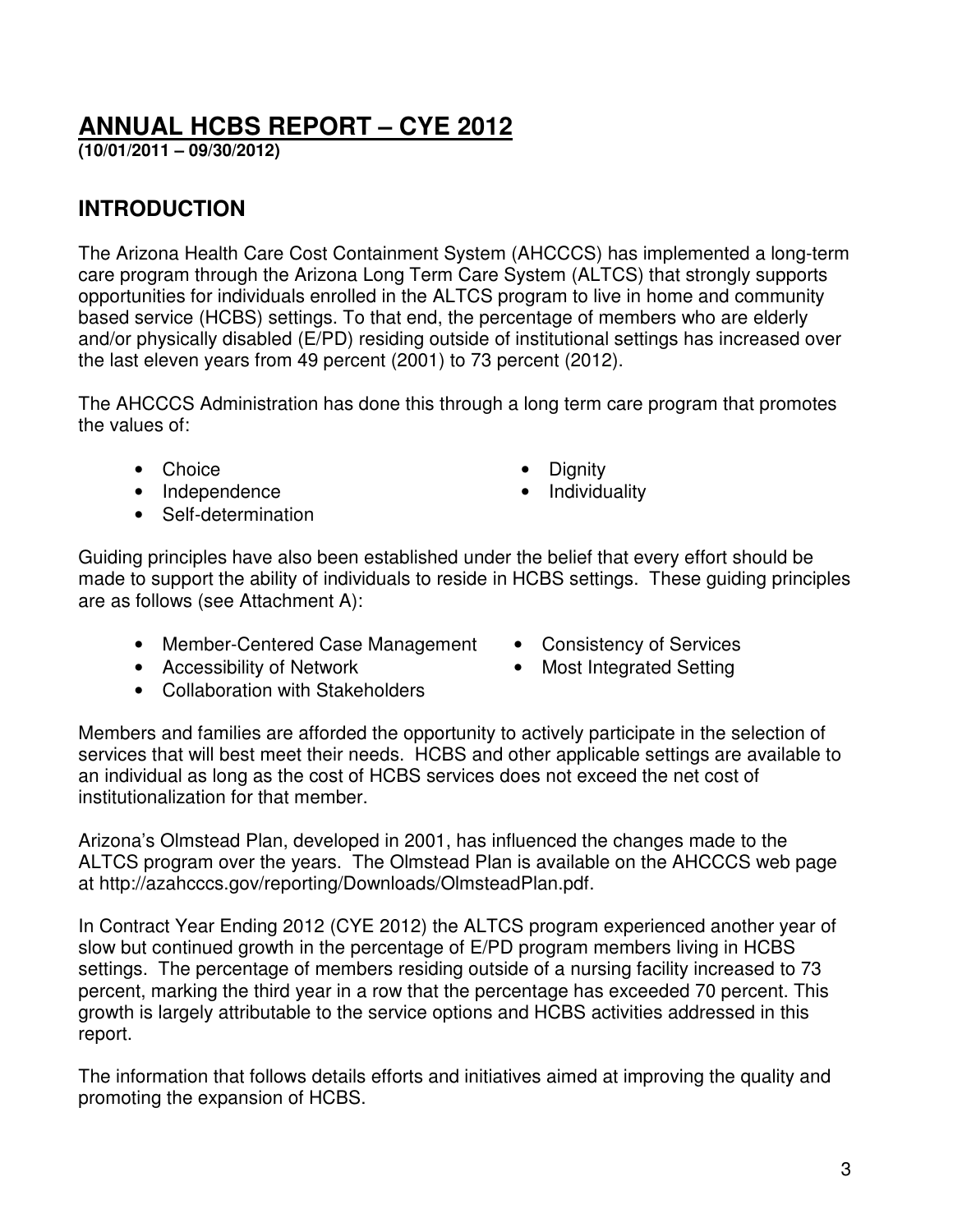# **SPECIFIC HCBS ACTIVITIES**

The following is a summary of specific HCBS related activities undertaken by the ALTCS Contractors and AHCCCS.

# • **Spouse as Paid Attendant Caregiver**

AHCCCS implemented the spouse as paid caregiver service option on October 1, 2007, after receiving a waiver from the Centers for Medicare and Medicaid Services (CMS). Spouse as Paid Caregiver is an Attendant Care service option which allows a spouse, who is qualified to provide basic health care services to their husband or wife, to be compensated for providing Attendant Care services. Per the CMS waiver, ALTCS members selecting this option are limited to 40 hours per week of Attendant Care or like services (homemaker and personal care). Allowing married members this service option has assisted in reducing the challenges of ensuring an adequate caregiver workforce. This service is part of Arizona's Olmstead Plan. The Spouse as Paid Caregiver waiver information can be found on the AHCCCS website at http://azahcccs.gov/reporting/federal/waiver.aspx.

In CYE 2012, 1237 members received paid services from their spouse, a 28 percent increase from the previous year.

# • **Self-Directed Attendant Care (SDAC)**

SDAC is Arizona's initiative aimed at implementing a Member-Directed Care option for ALTCS HCBS members. SDAC offers ALTCS members or their representatives the choice of directly hiring and supervising their own attendant care workers, without going through an agency. It empowers members to have more control over their lives, leading to increased satisfaction and improved quality of life. Under SDAC, individuals have the right and the ability to make decisions about how to best have their needs met, including determining who will provide the services they need and when the services will be provided. Participating members are supported by the services of qualified fiscal agents who perform all employer payroll functions, and case managers who provide general assistance. The service option became available on September 1, 2008.

During CYE 2010, Arizona Administrative Code (rule) was amended to allow SDAC participating members to direct certain skilled nursing services to their attendant care worker. A member can now direct their attendant care worker to perform the following skilled services:

- Bowel care, including suppositories, enemas, manual evacuation and digital stimulation;
- Bladder catheterizations (non-indwelling) that does not require a sterile procedure;
- **Wound care (non-sterile);**
- **Glucose monitoring:**
- **Glucagon as directed by the health care provider;**
- **Insulin, subcutaneous injection only if the member is not able to self-inject;**
- **Permanent gastrostomy tube feeding; and**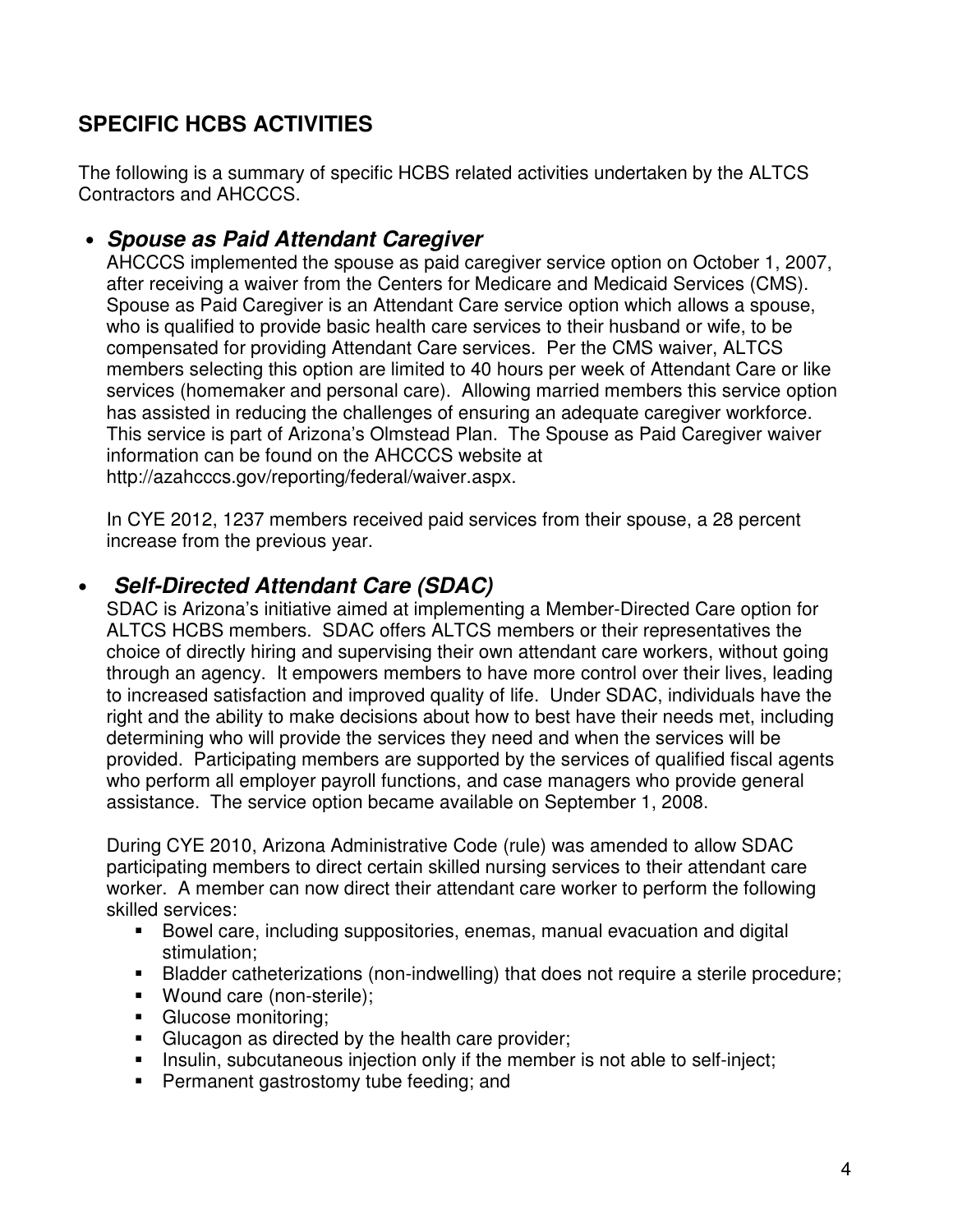Additional services with the approval of the Director and the Arizona State Board of Nursing.

The SDAC policy can be found on the AHCCCS website at: http://www.azahcccs.gov/shared/Downloads/MedicalPolicyManual/Chap1300.pdf.

In CYE 2012, 294 members elected this service, a 22 percent increase from the previous year.

# • **Community Transition Services**

The implementation of the Community Transition Services option was approved by the CMS in 2010. This service provides financial assistance to members to move them from an ALTCS long term care institutional setting to their own home or apartment. The option offers up to \$2,000 to defray transition costs such as security and utility deposits for an apartment or home, essential furnishings or other moving expenses.

# • **Prior Period Coverage For HCBS**

Since 2006, ALTCS Contractors have been allowed to cover HCBS services for Prior Period Coverage enrollment. This allows applicants to have HCBS services covered by the Contractor during the period between application and determination of eligibility. Such coverage allows greater flexibility in the choice of a service site. Persons awaiting discharge from hospitals now can go directly back to their own home, with coverage of those services paid for once eligibility is determined and enrollment is complete.

# • **Home and Community Based Services Litigation: Ball v. Biedess (Betlach)**

In January 2000, a class action lawsuit Ball v. Biedess (Betlach), was filed on behalf of E/PD members enrolled in the ALTCS Program concerning the availability of critical inhome services. Critical services include Attendant Care, Personal Care, Homemaker and Respite services which provide bathing, toileting, dressing, feeding, transferring to or from beds or wheelchairs, and assistance with other similar daily activities. In addition to other claims, Plaintiffs alleged a violation of 42 USC 1396a(a)(30)(A), the Medicaid Equal Access provision. A Settlement Order in this matter was approved by the federal District Court in October 2012. Nevertheless, this case had been in litigation for more than a decade and had been appealed to the Ninth Circuit Court of Appeals on two separate occasions. Below is a brief summary of the major events.

In 2004 the federal District Court concluded that AHCCCS failed to provide members with equal access and ordered that AHCCCS provide each individual who qualifies for critical services with those services without gaps in service. The following year the federal District Court issued an Order which required AHCCCS to eliminate gaps in critical in-home services within 2 hours and mandated that ALTCS Contractors have back-up staff available. AHCCCS was also required to file monthly reports of gaps in critical services with the Court and to implement an expedited grievance process where members could contact a hotline.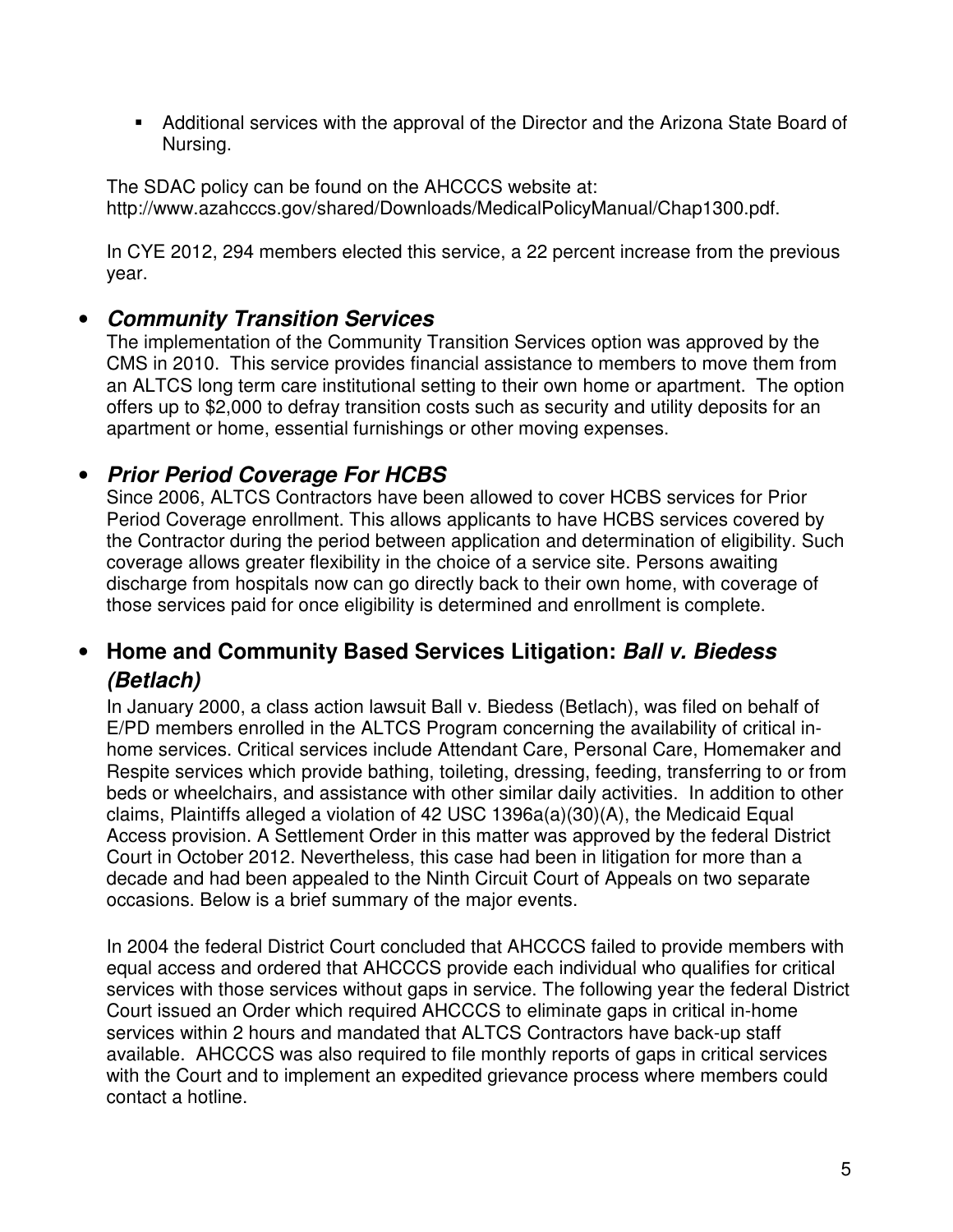Two years later, in 2007, the Ninth Circuit Court of Appeals concluded that Congress did not intend to create a private right of action under 42 USC 1396a(a)(30)(A), reversing the District Court. In 2010, the District Court ordered AHCCCS to establish a single toll free hotline for members to report gaps and to modify all relevant contracts, forms, and policies to explicitly require that ALTCS Contractors have back-up workers available. (From October 2010 to September 2012 the hotline received less than 9 calls each month concerning gaps in services).

Mediation was subsequently explored. After several assessment conferences were scheduled by the Court of Appeals, the parties agreed to settle the litigation in principle. A fairness hearing was scheduled in early October 2012, and on October 30, 2012, the federal District Court approved the Proposed Settlement Agreement. As part of the Settlement, AHCCCS agreed to provide Plaintiffs an additional 24 months of gap reports and 2 annual reports. If the aggregate rate of gaps for authorized services is .1% or more for two consecutive months, Plaintiffs can request a meeting with AHCCCS to address the concerns, and, if not satisfied with AHCCCS' efforts, Plaintiffs may seek judicial intervention. If there is no judicial enforcement action pending at the end of the  $25<sup>th</sup>$ month following approval of the Settlement, Plaintiffs will dismiss the case.

AHCCCS continues to collect monthly service gap information from ALTCS Contractors, and, on average, the percent of gap hours ranges from .04% to .06%.

To continuously review the delivery of critical care services, AHCCCS requires that Contractors provide a report analyzing the previous six months' gaps in services. The Semi-Annual Report outlines trends and corrective actions regarding gaps in services, grievances related to service gaps and other reports as deemed necessary to fulfill the Settlement Agreement in the Ball v. Biedess (Betlach) case. Contractors use the analysis to drive network development and to work with providers to ensure that members receive services appropriately and timely.

## • **Arizona State Hospital Transition Workgroup**

The ALTCS Contractors meet with staff from AHCCCS and the Arizona State Hospital on a quarterly basis. These meetings are held to discuss discharge plans for the most difficult clients currently residing as inpatients at the facility. The clients typically not only have severe behavioral problems, which necessitate specialized community placements, but also serious and chronic medical conditions. Virtually all have been admitted to the hospital on court orders. These members eventually reside in HCBS settings such as small group homes dedicated to members with like behaviors. Network enhancements and active coordination of care practices by the Contractors have resulted in timely discharges to appropriate settings and a low recidivism rate.

#### • **Other**

The ALTCS Contractors have developed numerous initiatives over the years to enhance the quality of life of HCBS members. Initiatives implemented by individual ALTCS Contractors include: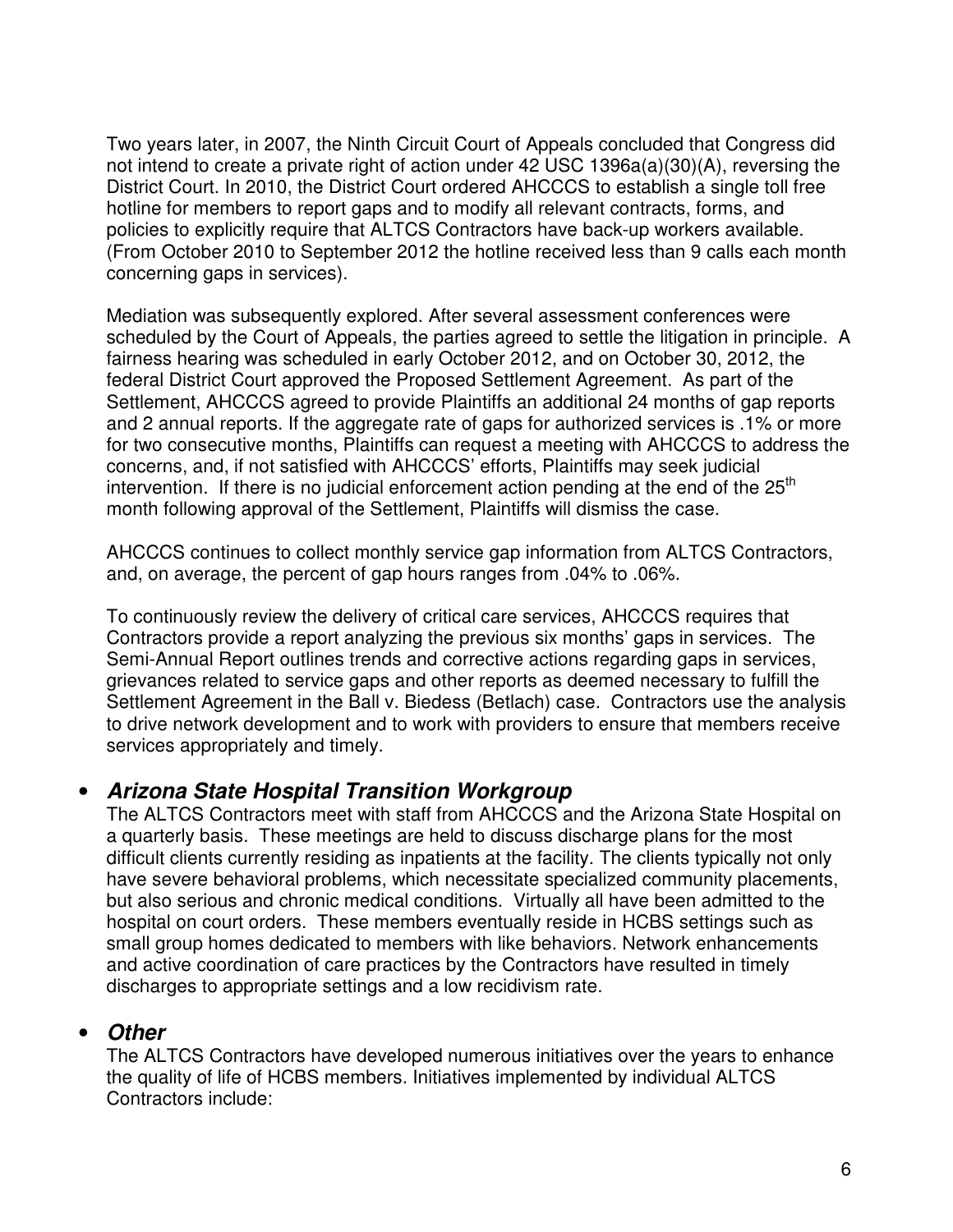- One Contractor has adopted assessment tools for members in nursing or assisted living facilities to determine the extent to which they are ready to move to a home based setting. The tool uses strategic planning techniques to identify member strengths, weaknesses, opportunities and threats that impact their ability to move into a home-based setting. The assessment surveys local housing options, informal and formal supports, the provider network, members' status and their goals to evaluate the potential of members to return to a home or community based setting.
- A Contractor has adopted a "Member Empowerment" or "**me\***" program. The program is a member-centered approach to care reinforced with the Contractor's staff and members. For members it means focusing on their goals and making their life better, happier and healthier. For the Contractor's employees, **me\*** is about what employees can do to help members meet these goals, which can include moving members to a less restrictive environment. The Contractor has integrated other supports into this program, such as an assessment measuring progress towards each member's goals, and a statewide resource that identifies community resources to assist members to meet their goals.

#### • **Consumer Success Stories**

AHCCCS and the ALTCS program continue to identify cases where the philosophy of serving people in the least-restrictive setting makes a difference in member lives. Recent examples include:

- One Contractor shared a story about a member who moved from an assisted living home to their own home after a brief stay in a nursing facility. Prior to the assisted living home's closure, the member's case manager worked to find another assisted living facility, however, due to the member's level of need, no appropriate facility could be found and the member was placed in a nursing facility. The member's mother previously had been resistant to having the member live with her. The case manager was able to educate them about the available HCBS services for ALTCS members who reside at home. The member was discharged from the nursing facility, moved into her mother's home, and now receives assistance from a paid caregiver. The member's quality of life has improved and her mother is satisfied with the services being provided.
- Another Contractor detailed a scenario involving a 68 year-old member diagnosed with a Traumatic Brain Injury (TBI) who resided in a long term care facility for several years, but wanted to move to a community setting. While the member could take care of his basic personal hygiene and dressing, he needed behavioral health supports and assistance with daily living, appointments and medication. Through the combined effort of the member, his family, facility staff, case managers, and the behavioral health team, the member gathered enough supports to move to an appropriate behavioral health assisted living setting. As the member completed the admission process, he smiled and said, "I am home and I can see and go outside for the first time in years."
- Another Contractor assisted a member who was in and out of residential treatment centers and the Arizona State Hospital during his teens and early 20s. After the death of his father 12 years ago, the member began living at home with his mother.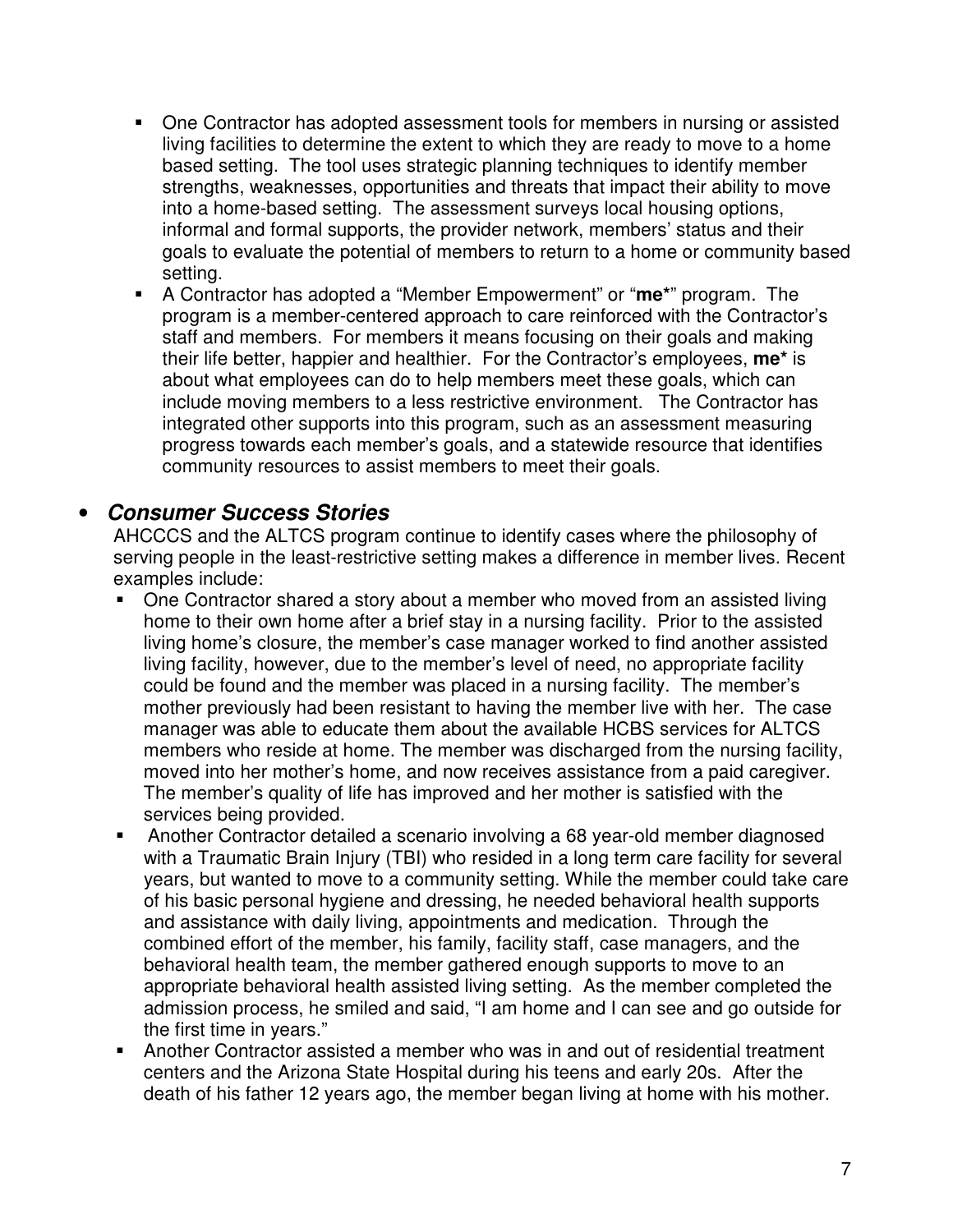However, the member did not have an electric wheelchair because it was too big for the family home. As a result, he could not easily leave to socialize and meet people. In 2012, the member had to move to an assisted living center when his mother could no longer provide care for him. Since moving to the assisted living center, the member has received an electric wheelchair which has enhanced his mobility and freedom. The member has become more independent and lives in an apartment for the first time ever. The member has made numerous friends, goes on shopping trips and outings.

# **OTHER HCBS ACTIVITIES**

The following is a summary of other activities that touch on broader long-term care issues but do include HCBS as a component. Some of these activities involve collaborative efforts with other Arizona state agencies, while others are exclusive to AHCCCS and its Contractors.

## • **Network Development Plans**

AHCCCS requires that ALTCS Contractors develop an adequate network and submit Network Development and Management Plans (Plans) to demonstrate that their networks meet the needs of ALTCS members. These Plans identify the current status of the network at all levels (institutional, HCBS, acute, alternative residential, etc.) and project future needs based upon membership growth and changes in member profiles/service needs.

The Plan requires the Contractor to develop information on the following:

- **Evaluation of the previous year's Plan**
- Current status of network
	- $\checkmark$  how members access the system
	- $\checkmark$  relationship between the various levels of the networks
- Current network gaps
- **IMMEDIATE:** Immediate short term interventions when a gap occurs
- Interventions to fill network gaps, and barriers to those interventions
- **•** Outcome measures/evaluation of interventions
- Ongoing activities for network development
- Coordination between Contractor departments and outside organizations, including member/provider councils
- **Specialty populations**
- **Membership growth/changes**

Additionally, AHCCCS requires its Contractors to develop and demonstrate the implementation of pro-active strategies to reduce the percentage of members in Alternative Residential Settings once it is determined that 20 percent or more of a Contractor's HCBS membership resides in such settings.

AHCCCS evaluated the Plans that were submitted for CYE 2013 and have approved the methods for analyzing the network and identifying and addressing network gaps.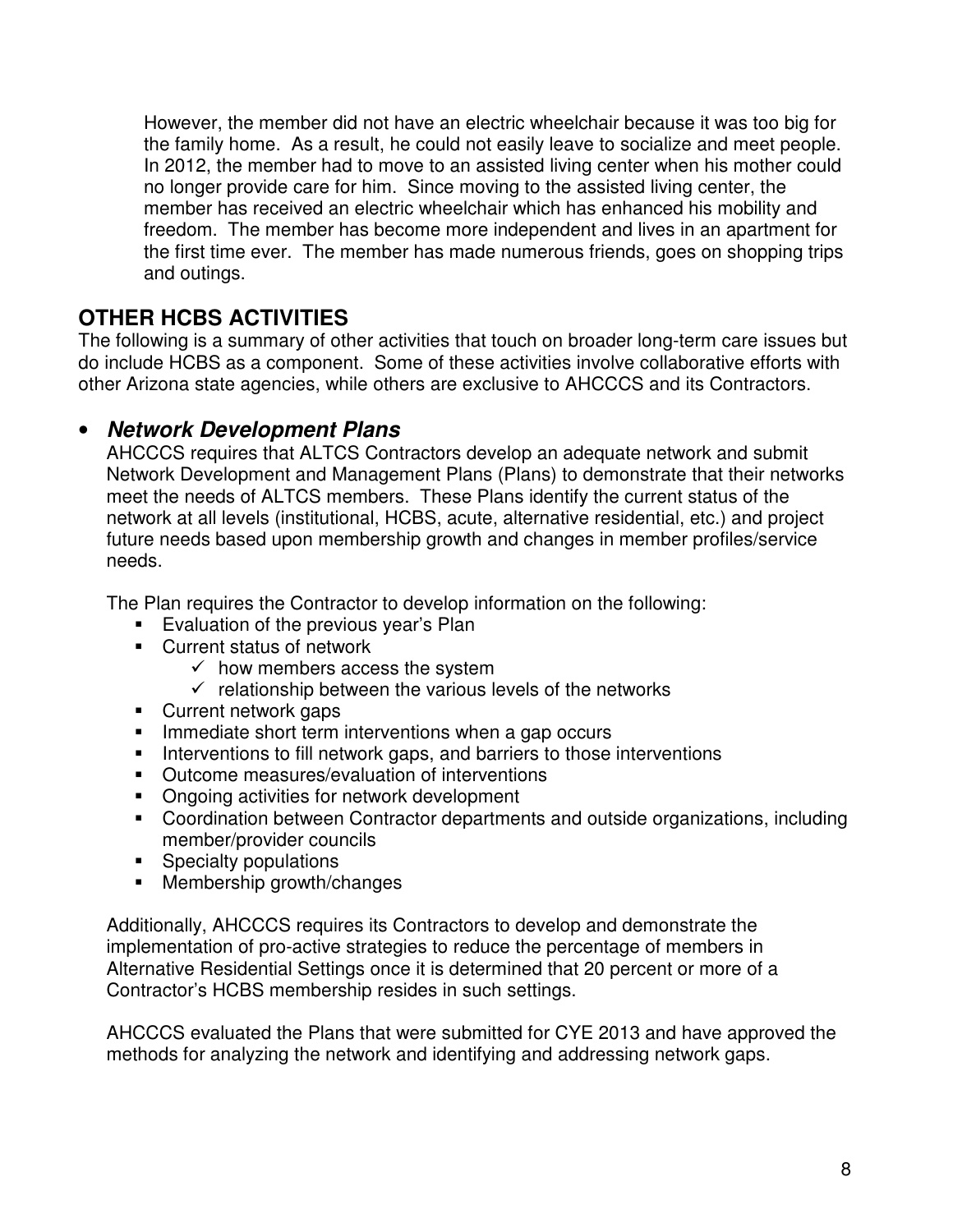#### • **Long Term Care Case Management**

Each ALTCS-enrolled member receives case management services provided by a qualified case manager. ALTCS case managers utilize a person-centered approach and maximize member/family self-determination while promoting the values of dignity, independence, individuality, privacy and choice.

Case managers conduct regular home visits with HCBS members for the ongoing monitoring of their services in order to assess the quality of the care delivered by the member's service providers. Case managers assist members receiving "critical services" in their own home to develop a Contingency/Back-Up Plan for HCBS services. This plan outlines the decisions the member and/or representative has made regarding what steps should be taken when/if there are any gaps in their services, including how and when to replace a scheduled caregiver who is unavailable. Contractors and their network providers take steps to ensure members have 24-hour access to someone to report a gap in services and make a plan for replacement care.

In addition to assessing the quality of services and limiting gaps, case managers assess the continued suitability and cost effectiveness of the member's in-home services. HCBS placement is the goal for ALTCS members as long as cost effectiveness standards and the member's medical, functional, social and behavioral health needs can be met in that setting. The case manager regularly assesses the cost of the services and compares them to the estimated cost of institutionalized care. Placement in the setting is considered cost effective if the cost of HCBS services for a specific member does not exceed 100 percent of the net cost of institutional care for that member.

#### • **Agency with Choice**

During CYE 2012, AHCCCS initiated an effort to develop a new member-direct option called Agency with Choice. Throughout the process, AHCCCS worked in collaboration with a Development and Implementation Council comprised of ALTCS members, providers, community stakeholders and contractors. The Council's primary function was to work with AHCCCS to develop the State Plan Amendment for submission to the Centers for Medicare and Medicaid Services. Additionally, the Council provided input on programmatic changes AHCCCS needed to make in order to implement the new Agency with Choice member-directed option, including policy and form changes. AHCCCS formally introduced and instituted the new option for members beginning in January 2013.

Under Agency with Choice, the member enters into a co-employment relationship with the provider agency whereby the provider continues to serve as the legal employer of record for the direct care worker and the member selects and dismisses the direct care workers. The member also has the option to act as the day-to-day managing employer of the direct care worker (e.g. make day-to-day decisions related to training, scheduling and supervising the direct care worker). Agency with Choice presents an opportunity for members interested in directing their own care who would also like the support offered by a provider agency. For provider agencies, the new option affords them an opportunity to support members in directing their own care.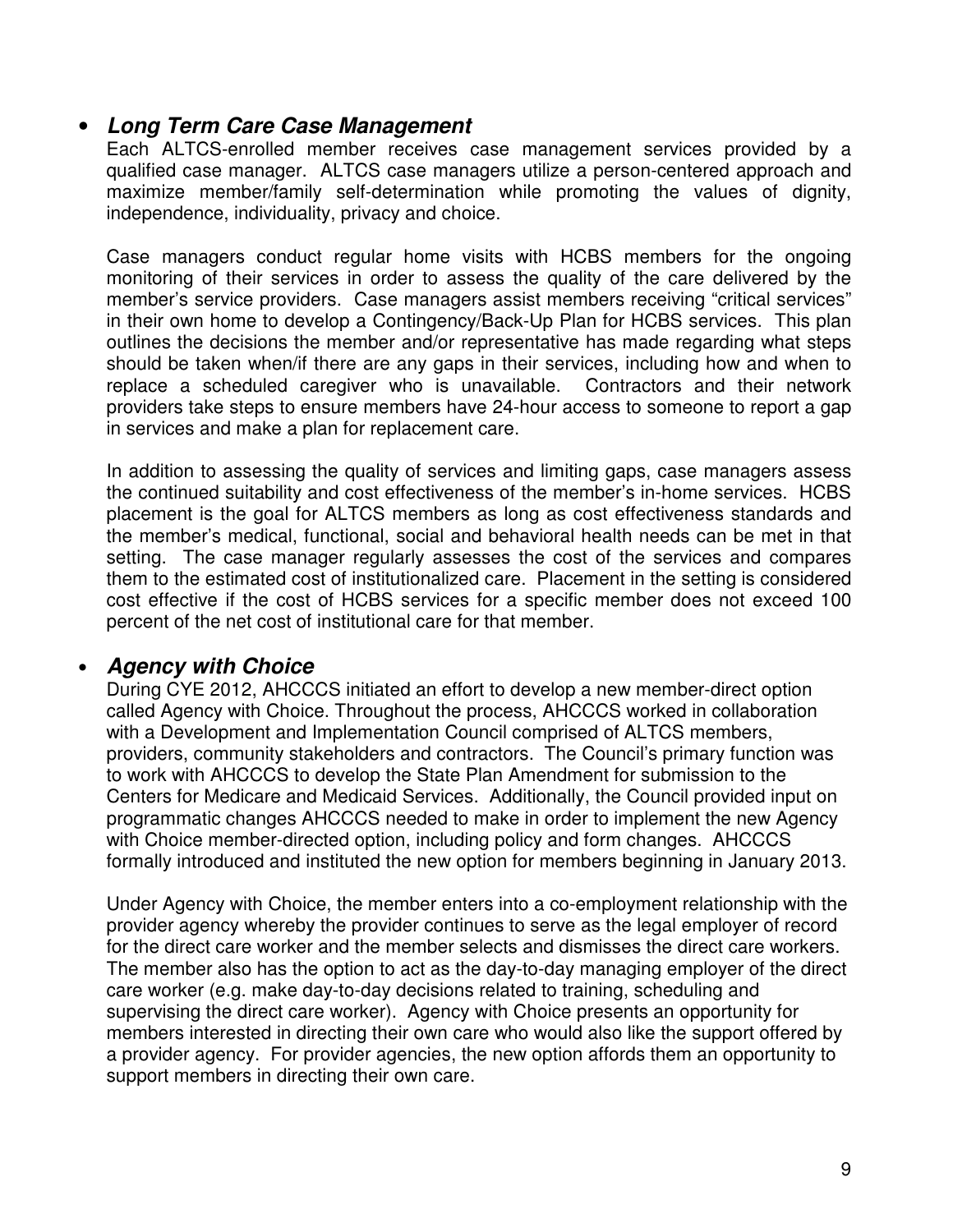#### • **Direct Care Workforce Development**

Significant activities continue regarding the growing challenges related to ensuring the establishment an adequate direct care (caregiver) workforce. The foundation for current activities began in March of 2004 when former Governor Napolitano formed the Citizens' Workgroup on the Long Term Care Workforce. The purpose of the Workgroup was to study the issue of the direct care workforce and provide recommendations regarding potential strategies to improve the workforce.

In an effort to address the recommendations outlined in a report issued by the Workgroup in April 2005, AHCCCS, the Department of Economic Security and the Department of Health Services funded and created a Direct Care Workforce Specialist position in 2007 to provide coordination for direct care workforce initiatives, including recruitment and retention, training, and raising the qualifications of direct care professionals in Arizona. Since 2007, the Workforce Specialist has coordinated the activity of the Direct Care Workforce Committee (DCWC), which has established training and competency standards for all in-home caregivers (housekeeping, personal care and attendant care).

Beginning October 1, 2012, AHCCCS formally incorporated the competency standards, training curriculum and testing protocol into its service specifications for attendant care, personal care and housekeeping. All in-home care givers are now required to pass standardized examinations based upon the competency standards established by the Committee in order to provide care to ALTCS members in their homes. AHCCCS is working internally with the Office of Clinical Quality Management to identify quality of care measures that may be utilized to assess the impact of the new competency and training standards on the quality of care received by members including measures pertaining to member satisfaction, hospitalization re-admittance (in-patient, emergency room visits, etc.) and incident reports.

AHCCCS continues to partner with the DCWC on direct care workforce development initiatives. AHCCCS is in the process of developing an online database to capture and store the test scores of individual direct care workers. The system will facilitate the portability of the training and testing records of direct care workers from one employer to another.

Detailed information on the direct care workforce initiatives can be found at the following link: www.azahcccs.gov/dcw.

#### • **Medicaid Infrastructure Grant**

Since 2007, AHCCCS has administered a Medicaid Infrastructure Grant awarded by CMS. The Arizona Medicaid Infrastructure Grant (MIG), entitled the Arizona Employment and Disability Partnership (AEDP), is positioned within the ALTCS Operations Unit of AHCCCS' Division of Health Care Management.

The MIGs are authorized under the Ticket to Work and Work Incentive Improvement Act of 1999 and charged with removing systemic barriers and developing or enhancing existing infrastructure (e.g. capacity building) that supports competitive employment and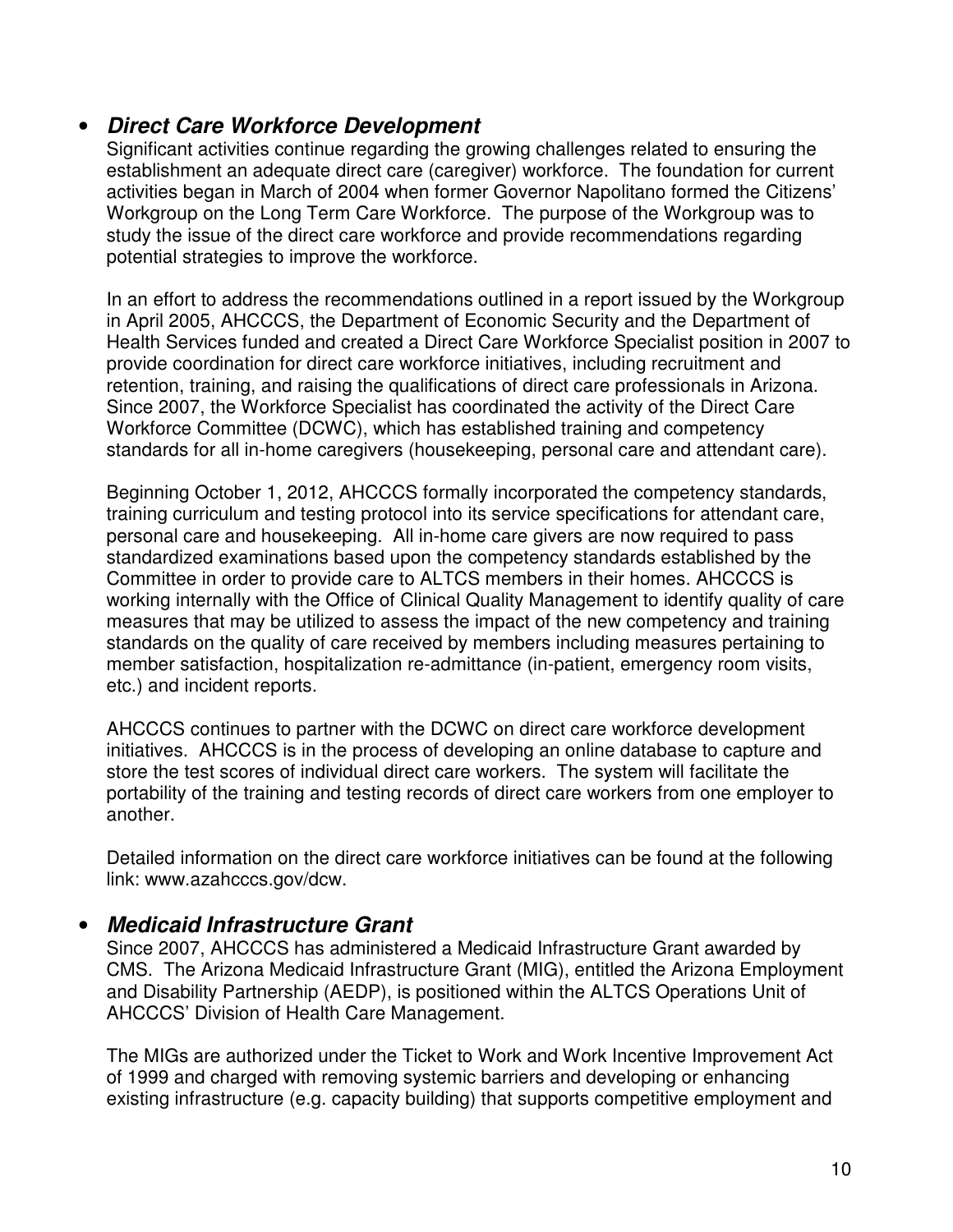the self-sufficiency of individuals with disabilities. Simply stated, the goal of the MIG to ensure that individuals with disabilities have the opportunity to participate in the workforce and lessen their dependence on public benefits.

CY 2012 was the final and concluding year of the MIG. AHCCCS secured supplemental funding in CY 2011 for the purposes of integrating employment supportive policies and practices into state Affordable Care Act initiatives. The funding was primarily utilized to support the state's Health Homes for Enrollees with Chronic Conditions. AHCCCS developed an integrated (physical and behavioral healthcare) health home model for persons with Serious Mental Illness in Maricopa County. The model will subsequently be replicated throughout the state. MIG funding was allocated to develop a multidimensional care coordination model and practice aimed at preventing needless work disability and worklessness, including work intervention (stay-at-work) and reintegration (return-to-work) services into the health home model. Specifically, funding was used to support research and discovery activities aimed at assessing the opportunities for this model and practice to be instituted within and throughout the behavioral health system. Outcomes of the initiative consisted of a practical outline of opportunities for instituting the model and practice including an incremental implementation plan. Additionally, an assessment and analysis was conducted regarding how to incorporate the recommendations into the new integrated Regional Behavioral Health Authority contract.

#### • **Performance Measures**

AHCCCS reports Performance Measures specific to the ALTCS E/PD population. These measures include members in home and community-based settings.

**Diabetes Care:** The potential impact of diabetes on the ALTCS population is of significant concern to AHCCCS. Complications of diabetes can affect the ability of many E/PD members to remain in their homes or a less intensive community-based setting.

AHCCCS completed its report of the Diabetes Performance Measures in November 2012. These measures included ALTCS E/PD members in HCBS settings, as well as those in nursing facilities. Data was derived from AHCCCS encounters and from medical records.

AHCCCS used the Healthcare Effectiveness Data and Information Set (HEDIS) 2011 specifications from the National Committee for Quality Assurance (NCQA) to measure three indicators of diabetes care. Measurements were taken using a hybrid methodology, combining claim/encounter and medical record data. Results are for the measurement period of CYE 2011.

It is important to note that during the most recent Request for Proposal (RFP) cycle, four health plans were not awarded continuing contracts. As of October 1, 2011, Cochise County Long Term Care, Pima Health Systems, Pinal/Gila Long Term Care, and Yavapai County Long Term Care were no longer AHCCCS Contractors. SCAN Health Plan was awarded a capped contract as of October 1, 2011; however, they discontinued as an AHCCCS Contractor as of April 30, 2012. All members belonging to discontinued health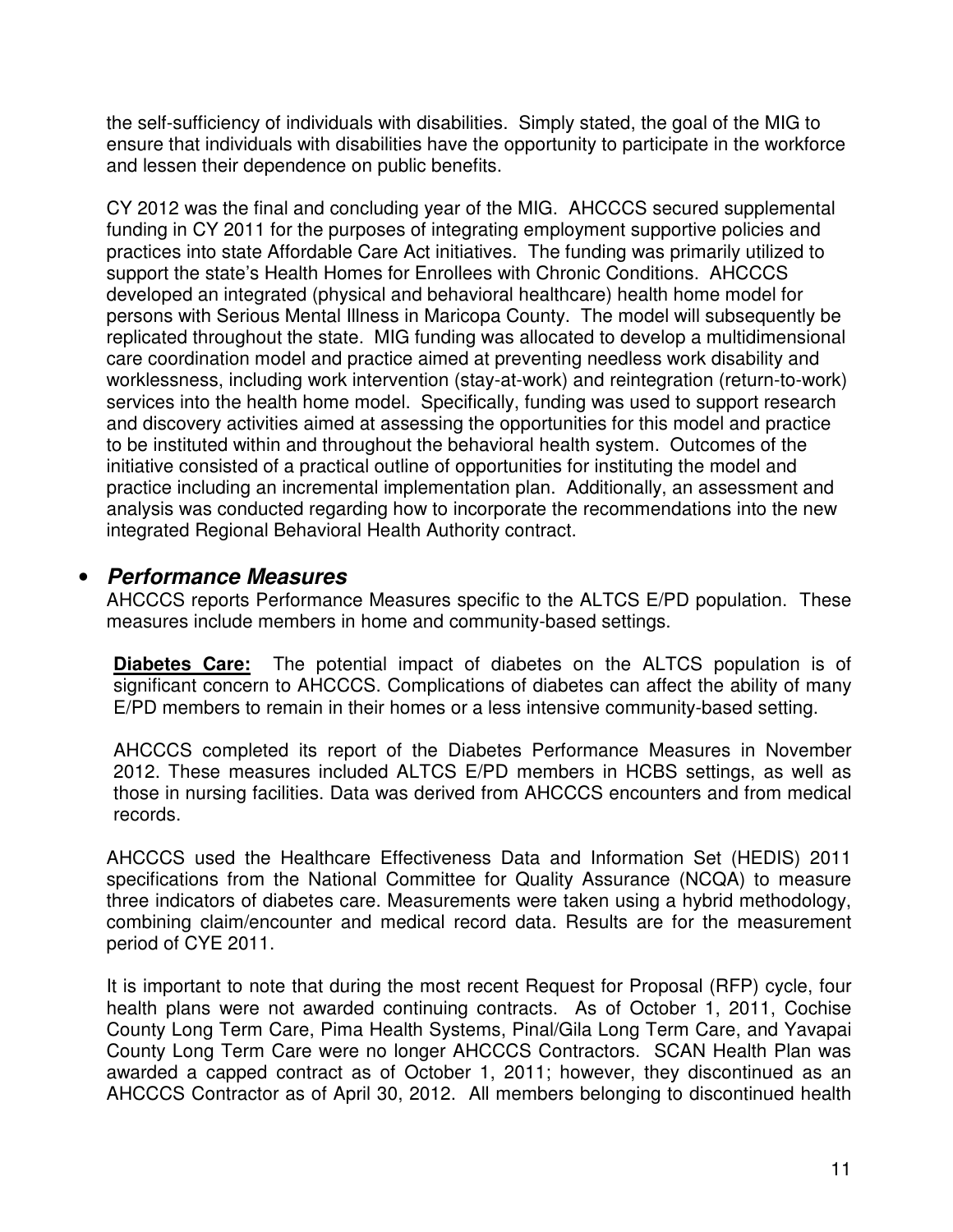plans were seamlessly transitioned to continuing Contractors. Only the continuing health plans are highlighted in this report. Therefore, the overall rate for CYE 2010 reflected and compared in this report includes only those Contractors contracted for CYE 2011.

**HbA<sub>1c</sub>** Testing — The overall rate for HbA<sub>1c</sub> testing was 84.3 percent, compared with the previous rate of 89 percent (p= .011) in CYE 2010. Rates by Contractor ranged from 72 percent to 94.6 percent. Two Contractors exceeded both the AHCCCS Minimum Performance Standard (MPS) and the most recent HEDIS national mean for Medicaid health plans (82.5 percent). One Contractor also exceeded the HEDIS commercial health plan mean (90.0 percent).

#### **Hb A1c TESTS - ALTCS E/PD MEMBERS WITH DIABETES**

| <b>Contractor</b>                 | <b>Included</b><br><b>Cases</b> | <b>Total</b><br>Receiving<br><b>Hb A1c Test</b> | <b>Percent</b><br>Receiving<br><b>Hb A1c Test</b> | <b>Relative</b><br><b>Percent</b><br>Change | <b>Significance</b><br>Level |
|-----------------------------------|---------------------------------|-------------------------------------------------|---------------------------------------------------|---------------------------------------------|------------------------------|
| <b>Bridgeway Health Solutions</b> | 207                             | 149                                             | 72.0%                                             | $-16.9%$                                    | P < .001                     |
|                                   | 194                             | 168                                             | 86.6%                                             |                                             |                              |
| Evercare Select                   | 208                             | 180                                             | 86.5%                                             | $-0.7%$                                     | $P = 856$                    |
|                                   | 233                             | 203                                             | 87.1%                                             |                                             |                              |
| Mercy Care LTC                    | 202                             | 191                                             | 94.6%                                             | 2.2%                                        | $P = 372$                    |
|                                   | 266                             | 246                                             | 92.5%                                             |                                             |                              |
| <b>TOTAL</b>                      | 617                             | 520                                             | 84.3%                                             | $-5.3\%$                                    | $P = .011$                   |
|                                   | 693                             | 617                                             | 89.0%                                             |                                             |                              |

**Current Measurement Period: Oct. 1, 2010, through Sept. 30, 2011**

Lipid (LDL-C) Profiles — The overall rate for lipid testing was 75.9 percent, compared with the previous rate of 83.5 percent ( $p= .001$ ) in CYE 2010. Rates by Contractor ranged from 56.0 percent to 91.1 percent. Two Contractors exceeded both the MPS and the most recent HEDIS national mean for Medicaid health plans (75.0 percent). One Contractor also exceeded the HEDIS commercial health plan mean (85.3 percent).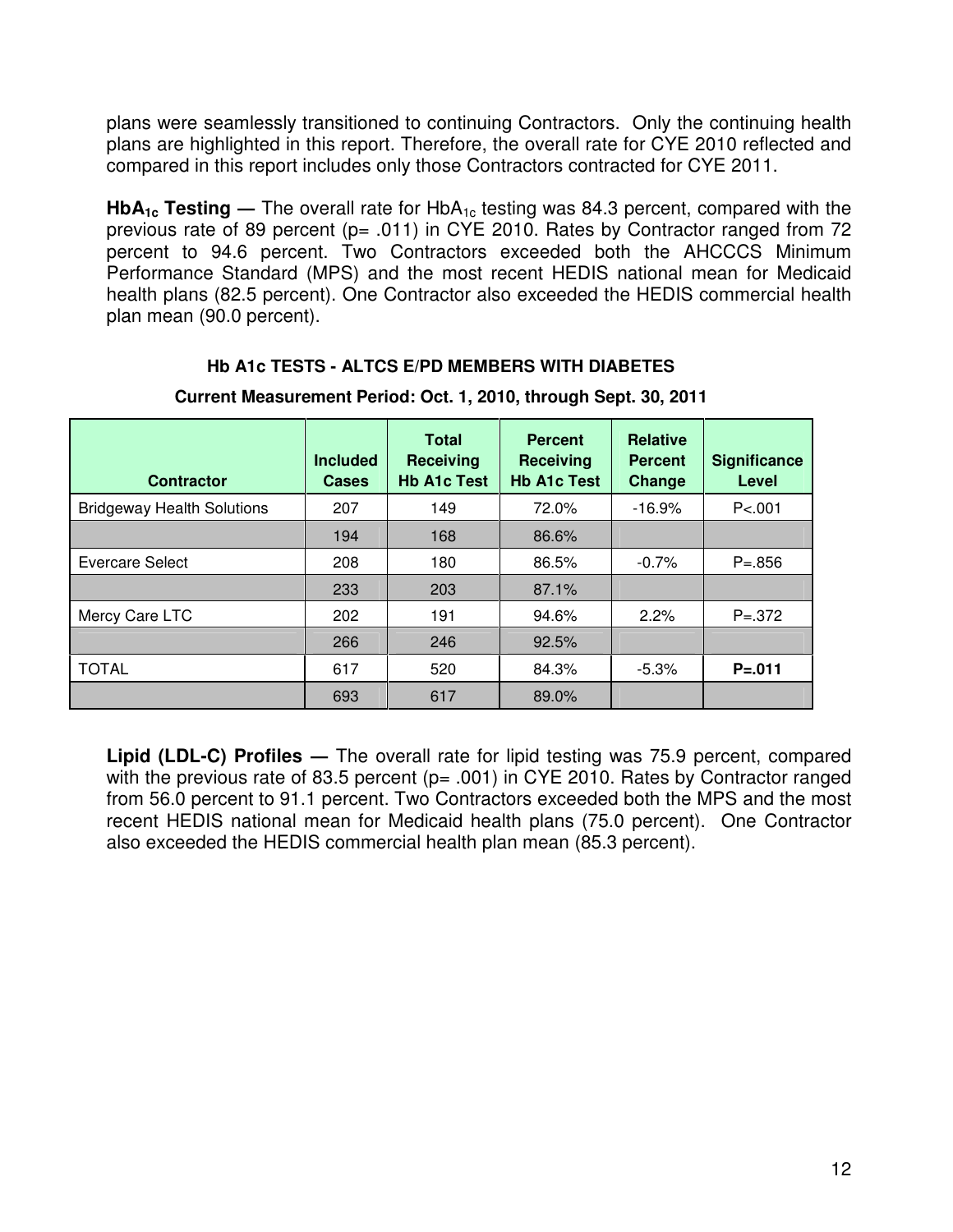| <b>Contractor</b>                 | <b>Included</b><br><b>Cases</b> | <b>Total</b><br><b>Receiving</b><br><b>Fasting</b><br><b>Lipid</b> | <b>Percent</b><br><b>Receiving</b><br><b>Fasting</b><br>Lipid | <b>Relative</b><br><b>Percent</b><br>Change | <b>Significance</b><br>Level |
|-----------------------------------|---------------------------------|--------------------------------------------------------------------|---------------------------------------------------------------|---------------------------------------------|------------------------------|
| <b>Bridgeway Health Solutions</b> | 207                             | 116                                                                | 56.0%                                                         | $-25.5%$                                    | P < 001                      |
|                                   | 194                             | 146                                                                | 75.3%                                                         |                                             |                              |
| Evercare Select                   | 208                             | 168                                                                | 80.8%                                                         | $-1.5%$                                     | $P = 745$                    |
|                                   | 233                             | 191                                                                | 82.0%                                                         |                                             |                              |
| Mercy Care LTC                    | 202                             | 184                                                                | 91.1%                                                         | 0.1%                                        | $P = .967$                   |
|                                   | 266                             | 242                                                                | 91.0%                                                         |                                             |                              |
| <b>TOTAL</b>                      | 617                             | 468                                                                | 75.9%                                                         | $-9.2\%$                                    | $P = .001$                   |
|                                   | 693                             | 579                                                                | 83.5%                                                         |                                             |                              |

#### **ANNUAL LIPID PROFILES - ALTCS E/PD MEMBERS WITH DIABETES Current Measurement Period: Oct. 1, 2010, through Sept. 30, 2011**

**Eye Exams** ― The overall rate for eye exams was 71.2 percent, compared with the previous rate of 89.0 percent ( $p= .748$ ) in CYE 2010. Rates by Contractor ranged from 56.0 percent to 84.7 percent. Two Contractors exceeded the MPS. All three Contractors exceeded the most recent HEDIS national mean for Medicaid health plans (53.0 percent). Two Contractors also exceeded the HEDIS commercial health plan mean (56.9 percent).

#### **RETINAL EXAMS - ALTCS E/PD MEMBERS WITH DIABETES Current Measurement Period: Oct. 1, 2010, through Sept. 30, 2011**

| <b>Contractor</b>                 | <b>Included</b><br><b>Cases</b> | <b>Total</b><br><b>Receiving</b><br><b>Retinal</b><br>Exam | <b>Percent</b><br><b>Receiving</b><br><b>Retinal</b><br><b>Exam</b> | <b>Relative</b><br><b>Percent</b><br>Change | <b>Significance</b><br>Level |
|-----------------------------------|---------------------------------|------------------------------------------------------------|---------------------------------------------------------------------|---------------------------------------------|------------------------------|
| <b>Bridgeway Health Solutions</b> | 207                             | 116                                                        | 56.0%                                                               | $-10.9%$                                    | $P = 163$                    |
|                                   | 194                             | 122                                                        | 62.9%                                                               |                                             |                              |
| <b>Evercare Select</b>            | 208                             | 152                                                        | 73.1%                                                               | 5.8%                                        | $P = 358$                    |
|                                   | 233                             | 161                                                        | 69.1%                                                               |                                             |                              |
| Mercy Care LTC                    | 202                             | 171                                                        | 84.7%                                                               | 1.4%                                        | $P = 727$                    |
|                                   | 266                             | 222                                                        | 83.5%                                                               |                                             |                              |
| <b>TOTAL</b>                      | 617                             | 439                                                        | 71.2%                                                               | $-2.4%$                                     | $P = 488$                    |
|                                   | 693                             | 505                                                        | 72.9%                                                               |                                             |                              |

**Initiation of Home and Community Based Services:** The intent of this study was to measure the health care services that primarily allow members at risk of institutionalization to remain in their homes or the community. The Performance Measure examines how quickly a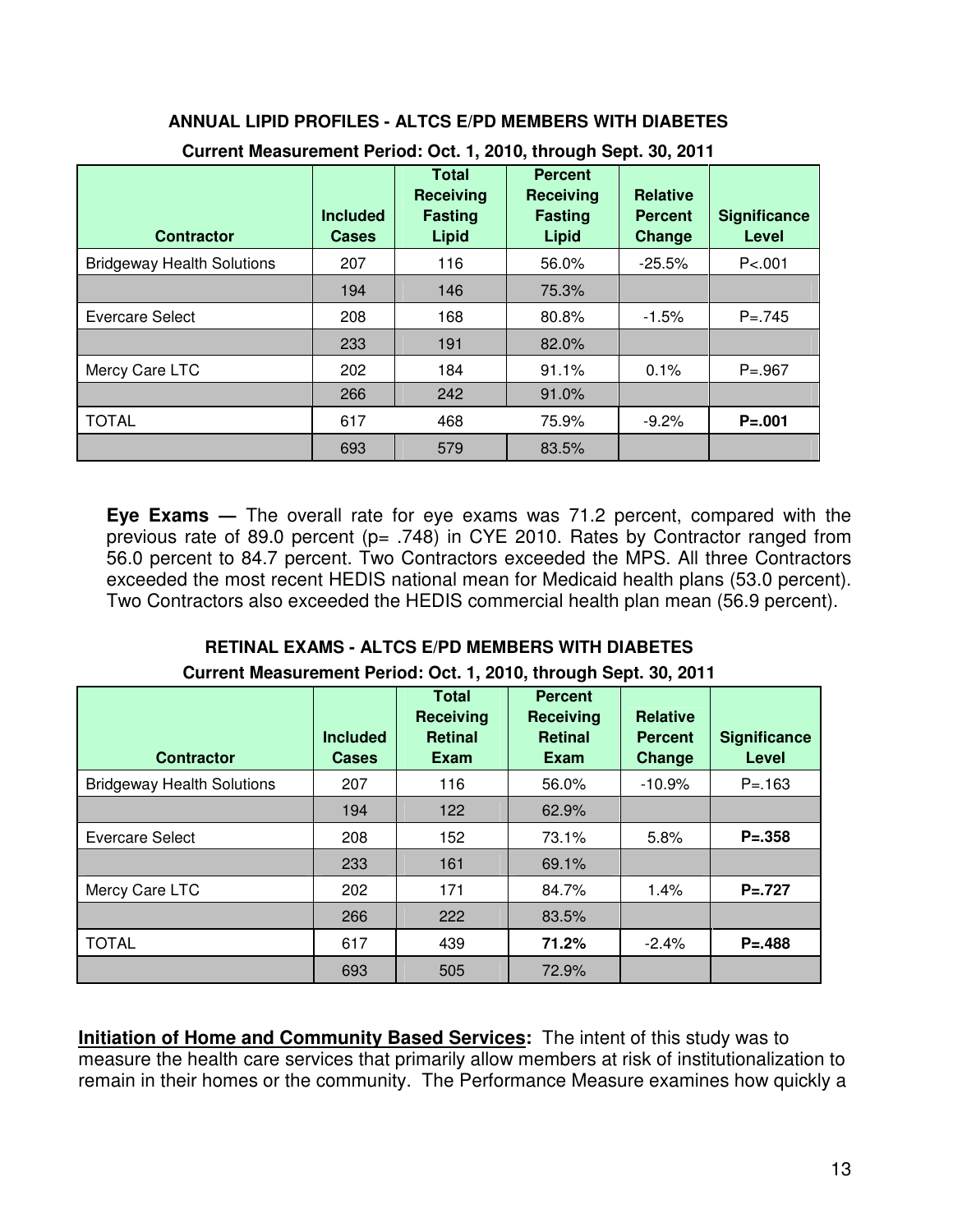member received HCBS services after their enrollment in the ALTCS program. The report of this Performance Measure was completed in June 2012.

Among those included in the final sample, 97.3 percent of members received HCBS services within 30 days of enrollment, a decrease over the previous rate of 97.7 percent. Rates by Contractor ranged from 94.9 percent to 100 percent. All three Contractors exceeded the minimum performance standard (92 percent) and one achieved the AHCCCS goal (98 percent).

| Measurement Period: Oct. 1, 2010, through Sept. 30, 2011 |              |                  |                    |                 |                     |  |  |  |  |  |
|----------------------------------------------------------|--------------|------------------|--------------------|-----------------|---------------------|--|--|--|--|--|
|                                                          |              | Number who       | <b>Percent who</b> |                 |                     |  |  |  |  |  |
|                                                          |              | <b>Received</b>  | <b>Received</b>    |                 |                     |  |  |  |  |  |
|                                                          |              | <b>Service</b>   | <b>Service</b>     | <b>Relative</b> |                     |  |  |  |  |  |
|                                                          |              | <b>Within 30</b> | <b>Within 30</b>   | <b>Percent</b>  | <b>Statistical</b>  |  |  |  |  |  |
| <b>Contractor</b>                                        | $\mathsf{n}$ | <b>Days</b>      | <b>Days</b>        | Change          | <b>Significance</b> |  |  |  |  |  |
| <b>Bridgeway Health Solutions</b>                        | 98           | 93               | 94.9%              | 0.1%            | $p=.973$            |  |  |  |  |  |
|                                                          | 96           | 91               | 94.8%              |                 |                     |  |  |  |  |  |
| <b>Evercare Select</b>                                   | 41           | 39               | 95.1%              | $-3.1%$         | $p=.572$            |  |  |  |  |  |
|                                                          | 56           | 55               | 98.2%              |                 |                     |  |  |  |  |  |
| <b>Mercy Care Plan</b>                                   | 118          | 118              | 100.0%             | 1.0%            | $p=.528$            |  |  |  |  |  |
|                                                          | 194          | 192              | 99.0%              |                 |                     |  |  |  |  |  |
| TOTAL                                                    | 257          | 250              | 97.3%              | $-0.4%$         | $p=.748$            |  |  |  |  |  |
|                                                          | 346          | 338              | 97.7%              |                 |                     |  |  |  |  |  |

## **INITIATION OF HOME AND COMMUNITY BASED SERVICES WITHIN 30 DAYS OF ENROLLMENT, BY CONTRACTOR**

**Measurement Period: Oct. 1, 2010, through Sept. 30, 2011** 

**EPSDT Participation:** Using methodology developed by CMS for the Annual Reporting Form 416 for participation in Early and Periodic Screening, Diagnostic and Treatment (EPSDT) services among members younger than 21 years of age, AHCCCS measured this rate for ALTCS Contractors during the year. This measurement includes HCBS members. For the measurement period of CYE 2011, the overall rate of EPSDT visits among members enrolled with E/PD Contractors was 43.4 percent, compared with 40.1 percent in the previous year. Please note this rate is inclusive of all ALTCS contractors operating in CYE 2011, including the discontinued contractors.

Because most E/PD Contractors have small numbers of children and adolescents (35 members or less), rates by Contractor may fluctuate widely from year to year. Therefore, individual comparisons for most of these Contractors are not meaningful.

AHCCCS has established contractual Minimum Performance Standards for this measure as well for EPSDT Dental Participation. For any measures for which ALTCS Contractors did not meet the MPS, AHCCCS is requiring Corrective Action Plans (CAPs). AHCCCS will approve and monitor implementation of the CAPs. AHCCCS also continues to monitor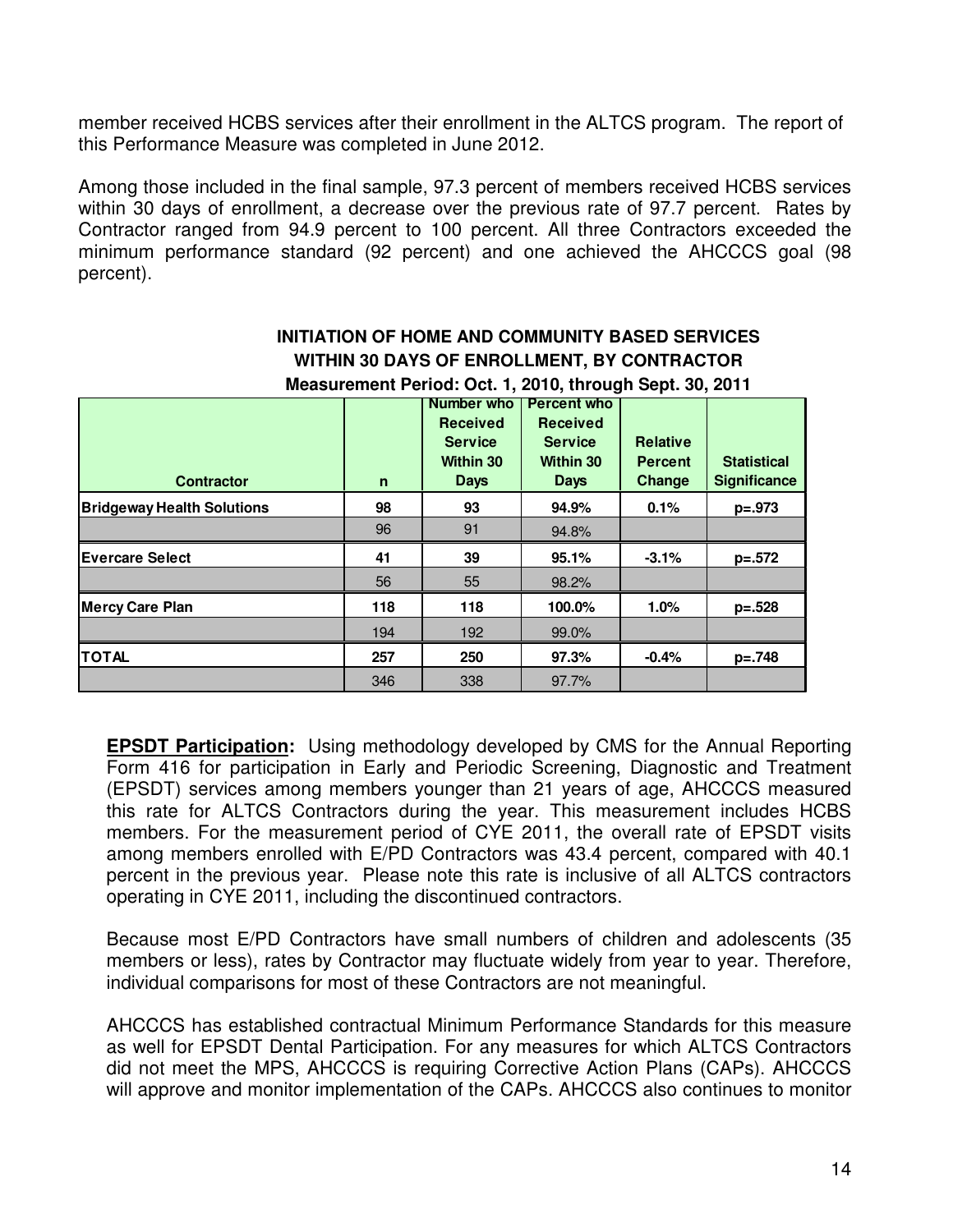Contractor quality-improvement activities related to these measures through submission of annual Quality Assessment/Performance Improvement Plans and Evaluation reports. AHCCCS provides ongoing technical assistance to Contractors to help them improve rates.

#### • **Performance Improvement Projects:**

In CYE 2011, AHCCCS had the following Performance Improvement Projects (PIPs) under way, which included HCBS members.

**Influenza Vaccine Refusal:** This PIP includes E/PD members and is designed to reduce the number of members who refuse an influenza vaccination. Ongoing interventions are being utilized by AHCCCS Contractors to reduce this rate. These interventions were implemented after Contractors were provided with the baseline rate, which was based on the measurement period of CYE 2008.The study sample, included 1,025 ALTCS E/PD members for the baseline measurement. Overall, 59.4 percent of members refused the influenza vaccination in CYE 2008.

The  $1<sup>st</sup>$  re-measurement period included a sample of 1,097 ALTCS E/PD members. Overall, 46.0 percent of members refused the influenza vaccination in CYE 2010. The Contractor aggregate demonstrated a statistically significant change over the baseline measurement. Two of the three ALTCS E/PD Contractors demonstrated a statistically significant increase over the baseline measurement.

The 2<sup>nd</sup> re-measurement period included a study sample of 1,073 ALTCS E/PD members. Overall, 43.3 percent of members refused the influenza vaccination in CYE 2011. The Contractor aggregate demonstrated a statistically significant change over the baseline measurement. All three Contractors demonstrated a statistically significant improvement from the previous measurement period.

The sample included 1,019 ALTCS E/PD members for the  $3<sup>rd</sup>$  re-measurement. Overall, 37.3 percent of members refused the influenza vaccination in CYE 2012. The Contractor aggregate demonstrated a statistically significant improvement from the previous measurement period.

Results for all measurement periods were analyzed and provided to Contractors to assist them in implementing and monitoring the effectiveness of interventions. This PIP will conclude for the Contractors who sustained improvement and another re-measurement will be conducted in 2013 for the one Contractor who showed a statistically significant increase during the second re-measurement.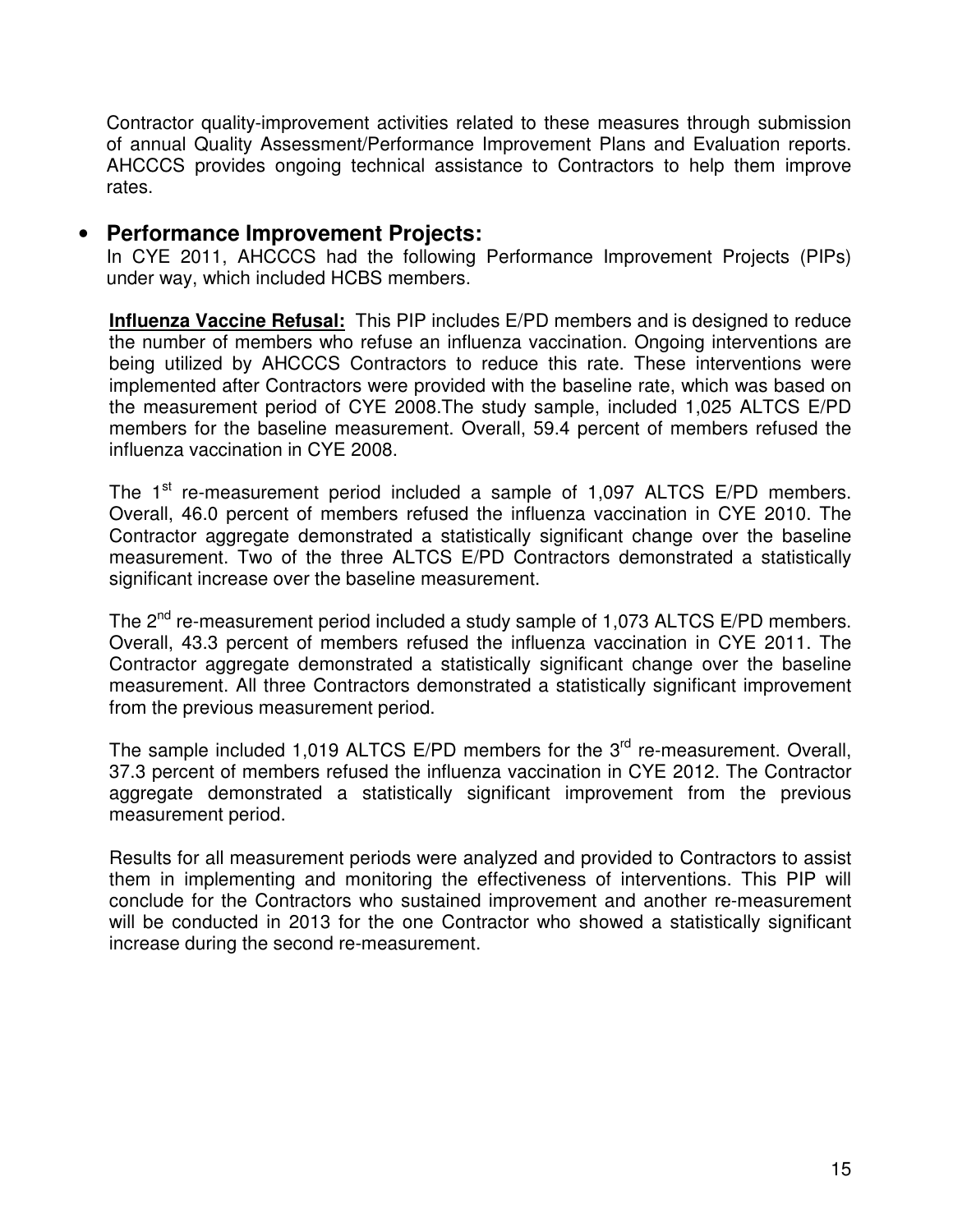| <b>Contractor</b> | <b>Baseline</b><br><b>Measurement</b><br>(CYE 2008) | <b>First Re-</b><br>measurement<br>(CYE 2010) | <b>Second Re-</b><br>measurement<br>(CYE 2011) | <b>Third Re-</b><br>measurement<br>(CYE 2012) |
|-------------------|-----------------------------------------------------|-----------------------------------------------|------------------------------------------------|-----------------------------------------------|
| <b>Bridgeway</b>  | 63.2%                                               | 56.4%                                         | 65.5%                                          | 41.5%                                         |
| <b>Evercare</b>   | 61.1%                                               | 52.8%                                         | 35.8%                                          | 41.2%                                         |
| <b>Mercy Care</b> | 54.8%                                               | 31.2%                                         | 28.4%                                          | 28.6%                                         |
| <b>Total</b>      | 59.4%                                               | 46.0%                                         | 43.3%                                          | 37.3%                                         |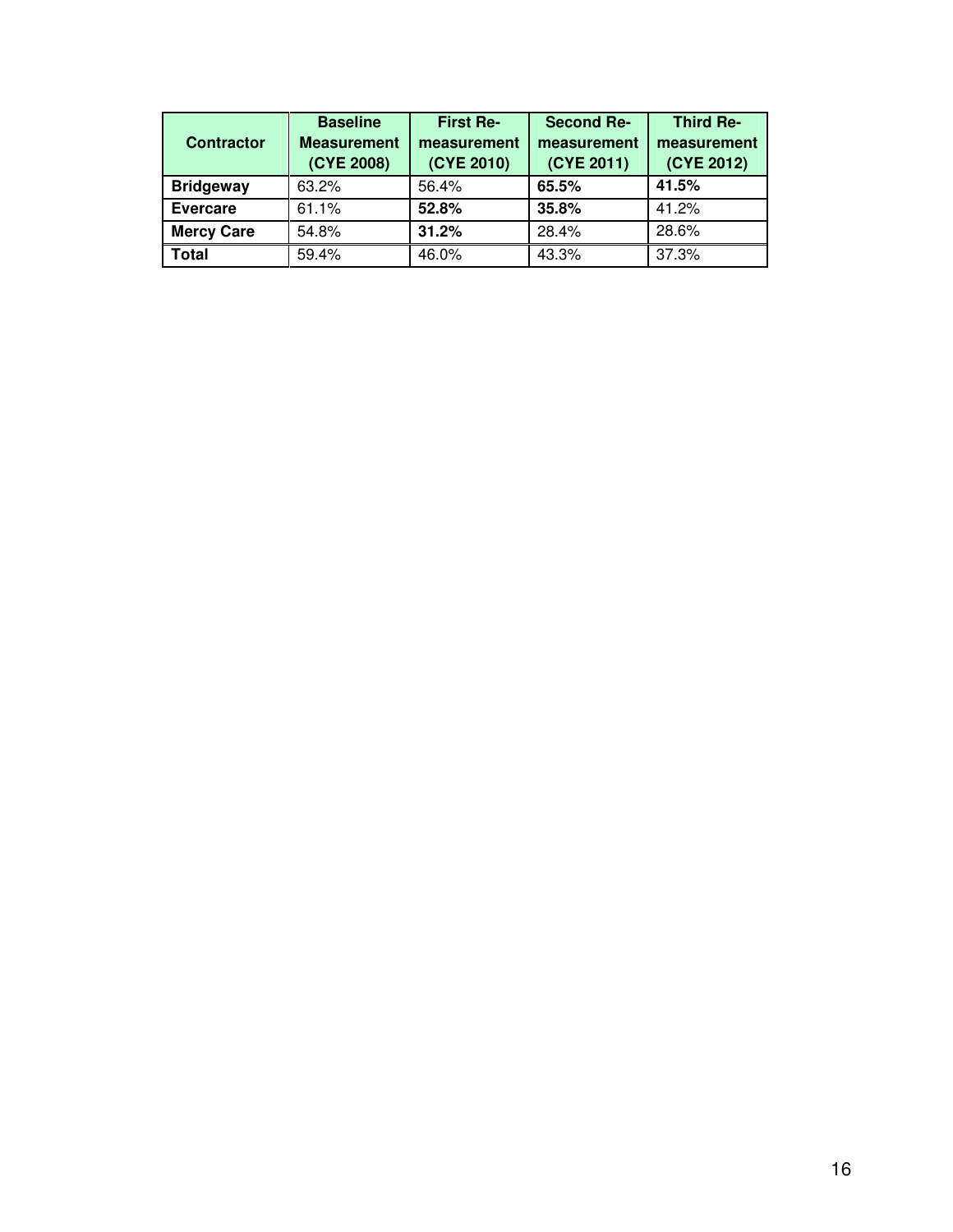# **HCBS GROWTH AND PLACEMENT TABLES AND GRAPHS**

The following pages contain tables and graphs that show the growth of the ALTCS E/PD population over several time periods. These tables and graphs are accompanied by a description.

| Table 1 and Graph 1 | E/PD Program Statewide Placement and<br>Percentage by Setting (January 2007- CYE<br>September 2012) |
|---------------------|-----------------------------------------------------------------------------------------------------|
| Graph 2             | Percentage of Growth by Setting (January 2007-<br>September 2012)                                   |
| Graph 3a            | <b>HCBS Placement Percentages by Contractor</b><br>(Contractors Operating from CYE 2007 to 2011)    |
| Graph 3b            | <b>HCBS Placement Percentages by Contractor</b><br>(Contractors Operating from CYE 2007 to 2012)    |
| Table 2 and Graph 4 | ALTCS E/PD Placement By Age Group (as of<br>September 30, 2012)                                     |
| Table 3             | E/PD Placement by Contractor (As of September<br>30, 2012                                           |

Please note that, in September 2007, AHCCCS changed its reporting period to an October to September year.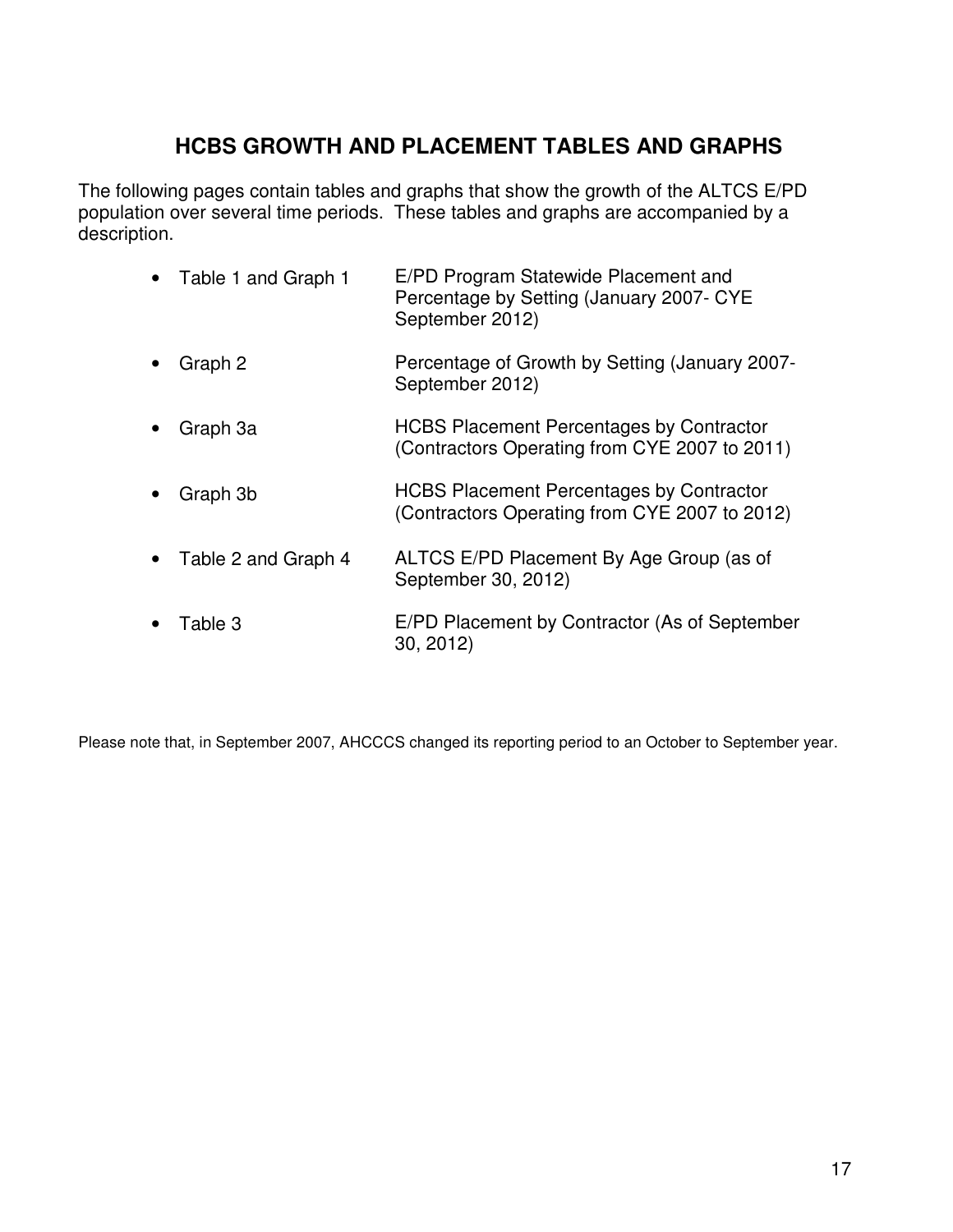#### **Statewide Placement and Percentage by Setting**

 Table 1 and Graph 1 show the growth of the ALTCS E/PD population from January 2007 through September 2012. Graph 1 shows the distribution of members between members placed in their own home, in alternative residential and in institutional settings. Since September, 2011, members living in their own home increased from 50.08% to 50.29%. At the same time, the proportion of members residing in alternative residential settings increased from 21.75% to 22.44%, although due to rounding it remains 22% in the chart. This continues the shift in placement for E/PD members towards more community-based placements. Since 2007 the proportion of members residing in their own homes increased from 45% to 50%, while the proportion of the members residing in institutions declined from 36% to 27%.

| <b>Table 1</b>                           | E/PD Program Statewide Placement Percentage by Setting (January,<br>2007 to CYE September, 2012) |        |        |        |               |               |               |  |  |  |
|------------------------------------------|--------------------------------------------------------------------------------------------------|--------|--------|--------|---------------|---------------|---------------|--|--|--|
|                                          | $Jan-07$                                                                                         | Sep-07 | Sep-08 | Sep-09 | <b>Sep-10</b> | <b>Sep-11</b> | <b>Sep-12</b> |  |  |  |
| <b>Own Home</b>                          | 45%                                                                                              | 46%    | 47%    | 49%    | 50%           | 50%           | 50%           |  |  |  |
| <b>Alternative</b><br><b>Residential</b> | 18%                                                                                              | 19%    | 20%    | 20%    | 21%           | 22%           | 22%           |  |  |  |
| <b>Institutional</b>                     | 36%                                                                                              | 35%    | 33%    | 31%    | 29%           | 28%           | 27%           |  |  |  |
| <b>Total</b>                             | 100%                                                                                             | 100%   | 100%   | 100%   | 100%          | 100.00%       | 100%          |  |  |  |

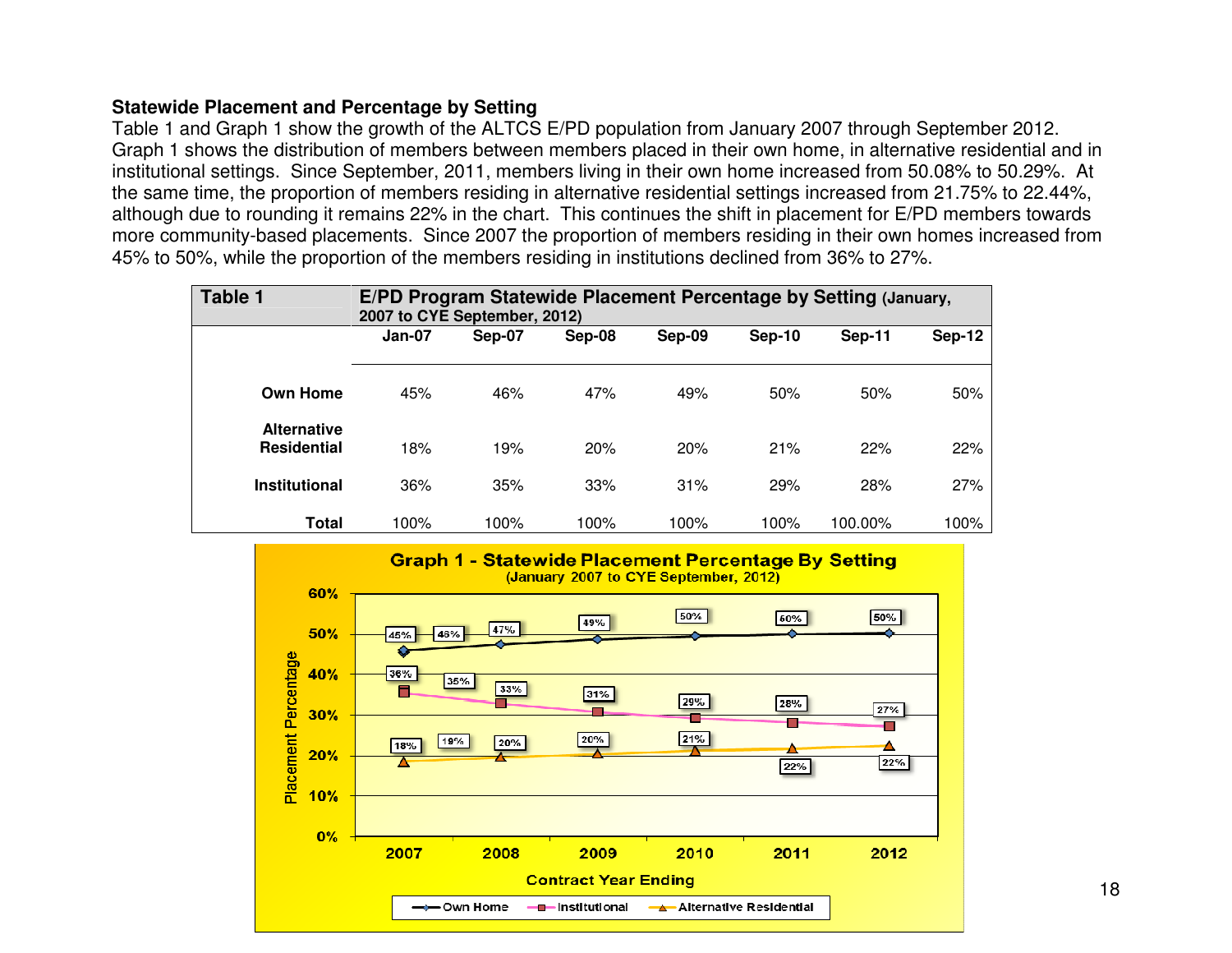#### **Percentage of Growth by Setting**

Graph 2 takes the information from Table 1 and shows the percentage of growth that each type of setting has experienced since January 2007. Members placed in their own home and in alternative residential settings experienced growth, while institutional (nursing facility) settings experienced a decline.

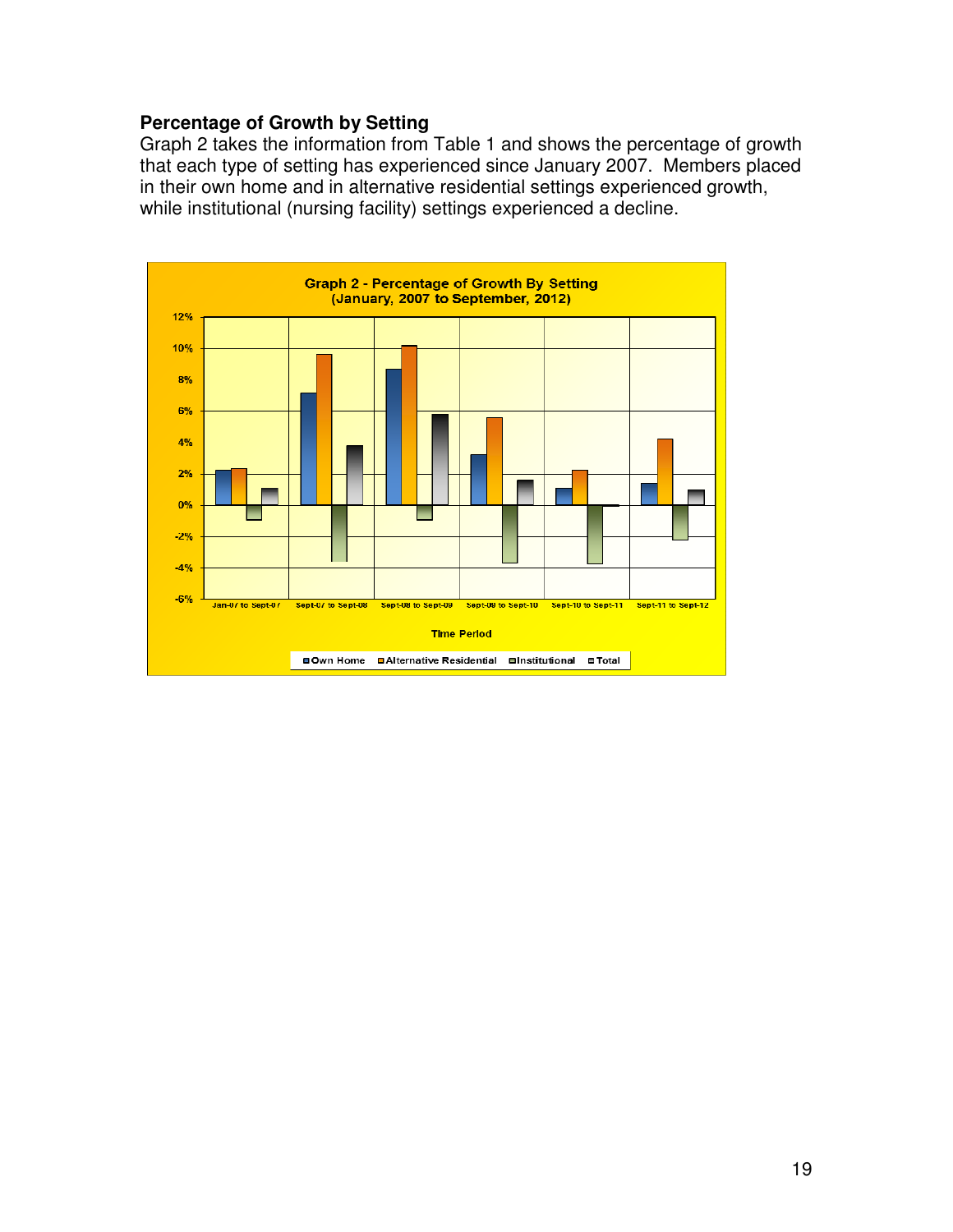#### **HCBS Placement Percentage by Contractor**

Graphs 3a and 3b show the HCBS placement growth by Contractor. In CYE 2011, four AHCCCS Contractors ceased providing services for AHCCCS members. Graph 3a shows the HCBS placement percentage for these Contractors. Graph 3b shows the percentages for Contractors continuing to provide HCBS services, as well as a statewide summary of all Contractors operating during these years.

All Contractors have experienced a general upward trend in HCBS placement during the term of their contracts.



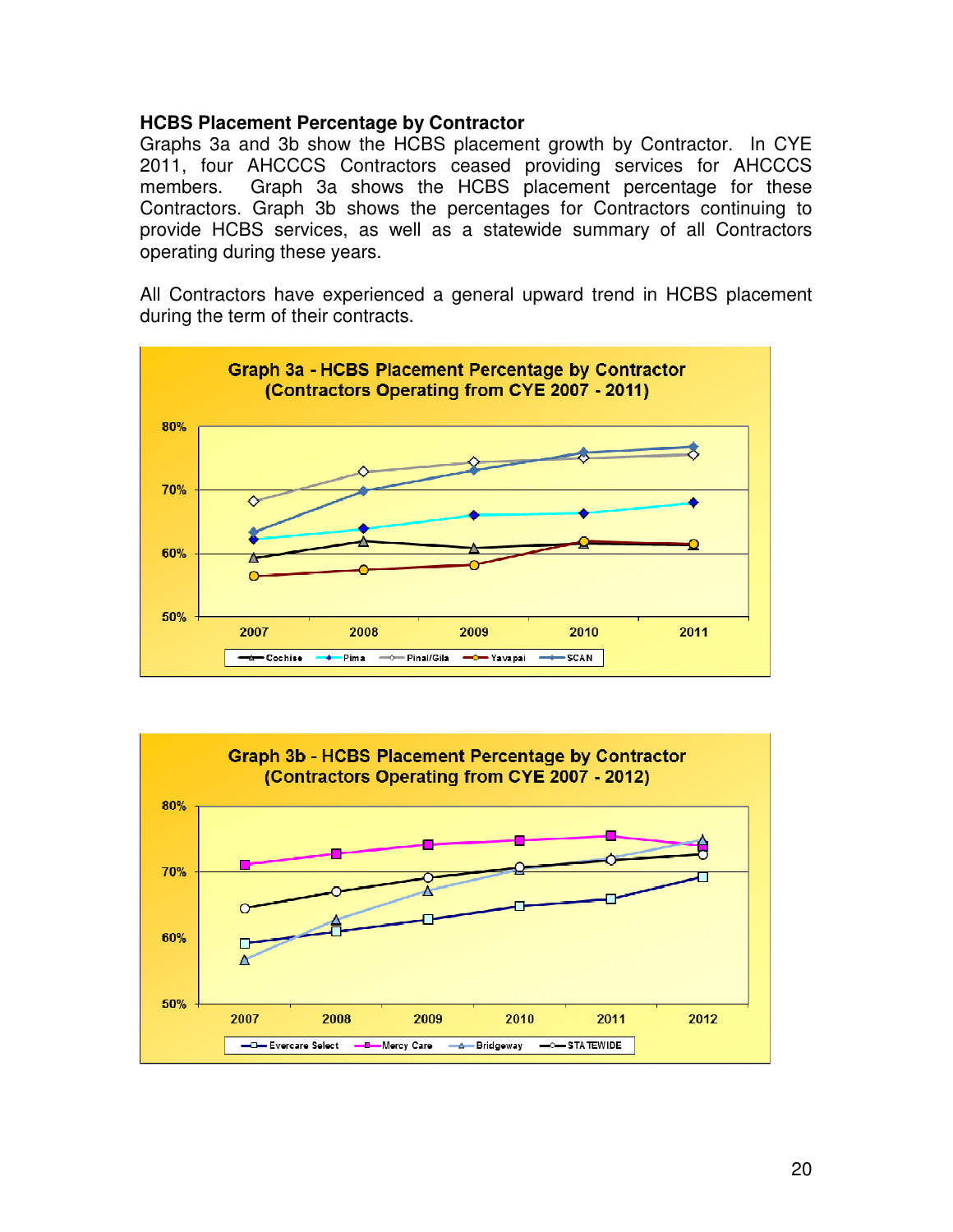#### **ALTCS E/PD Placement by Age Group**

Table 2 and Graph 4 present information detailing member placements based on three age groupings (0 - 20, 21 - 64 and 65 plus). As expected, members in the 65 year and older age group compose the highest proportion residing in institutional settings (31%). The 0 – 20 year age group has the lowest proportion of members residing in institutional settings (3%). Only 21% of members  $21 - 64$  years of age reside in institutional settings.

| Table 2 - ALTCS E/PD Placement by Age Group (as of September 30, 2012) |                                                |           |        |              |  |  |  |  |  |  |
|------------------------------------------------------------------------|------------------------------------------------|-----------|--------|--------------|--|--|--|--|--|--|
|                                                                        | Does not include Not Placed and Acute Members  |           |        |              |  |  |  |  |  |  |
|                                                                        | <b>TOTAL</b><br>$65+$<br>$0 - 20$<br>$21 - 64$ |           |        |              |  |  |  |  |  |  |
| <b>HOME</b>                                                            | 404                                            | 4,795     | 7,524  | 12,723       |  |  |  |  |  |  |
| <b>ALF</b>                                                             | 16                                             | 1,316     | 4,345  | 5,667        |  |  |  |  |  |  |
| <b>INST</b>                                                            | 15                                             | 1,601     | 5,281  | 6,897        |  |  |  |  |  |  |
| <b>TOTAL</b>                                                           | 435                                            | 7,712     | 17,150 | 25,297       |  |  |  |  |  |  |
|                                                                        |                                                |           |        |              |  |  |  |  |  |  |
|                                                                        | $0 - 20$                                       | $21 - 64$ | $65+$  | <b>TOTAL</b> |  |  |  |  |  |  |
| <b>HOME</b>                                                            | 93%                                            | 62%       | 44%    | 50%          |  |  |  |  |  |  |
| <b>ALF</b>                                                             | 4%                                             | 17%       | 25%    | 22%          |  |  |  |  |  |  |
| <b>INST</b>                                                            | 3%                                             | 21%       | 31%    | 27%          |  |  |  |  |  |  |
| <b>TOTAL</b>                                                           | 100%                                           | 100%      | 100%   | 100%         |  |  |  |  |  |  |

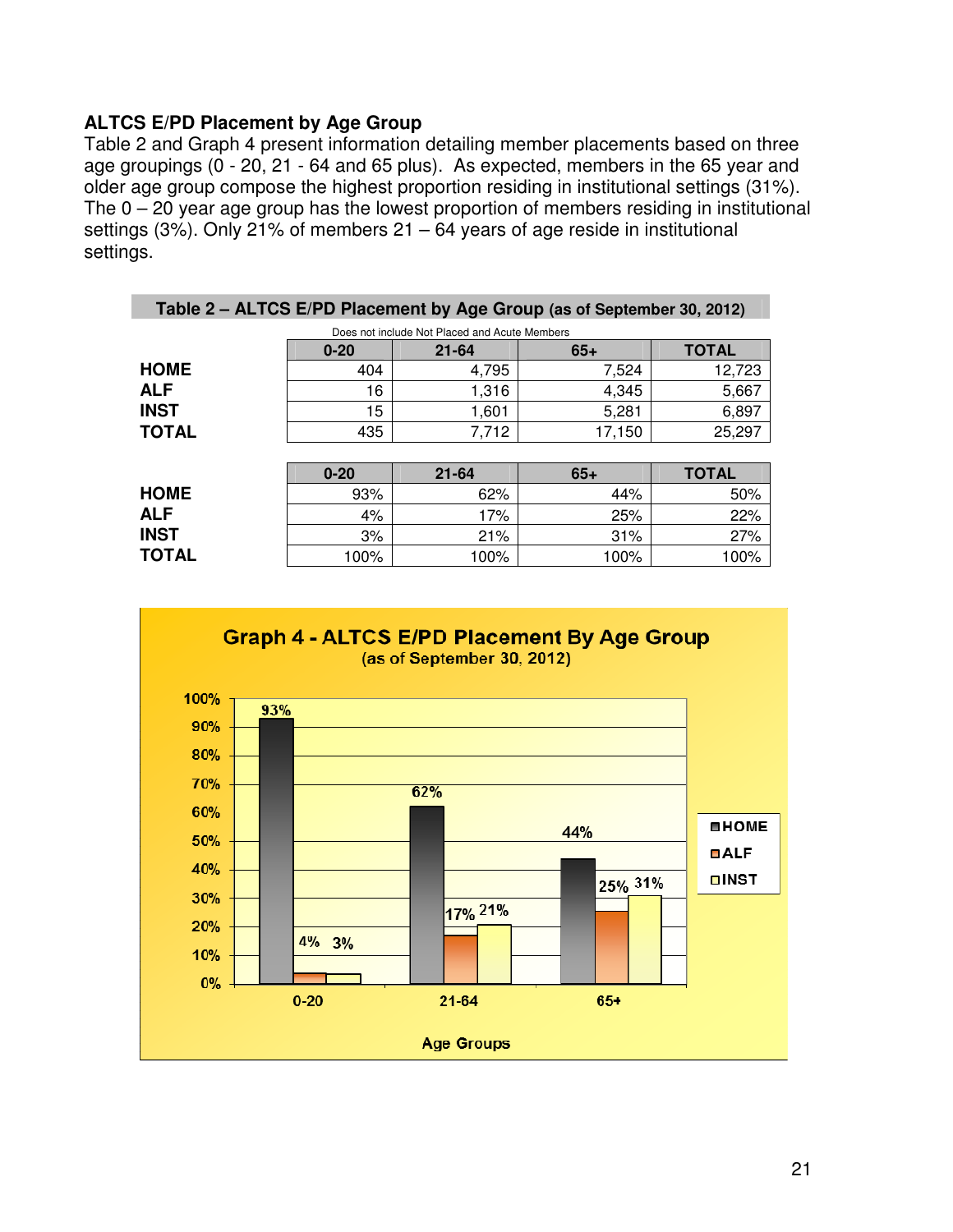**E/PD Placement by Contractor (As of September 30, 2012)**  Table 3 shows the number of members in each placement setting by Contractor.

|                                      |             |            |            | <b>HCBS</b>                 |            |                      |                                   |              |                             |                          |
|--------------------------------------|-------------|------------|------------|-----------------------------|------------|----------------------|-----------------------------------|--------------|-----------------------------|--------------------------|
| <b>Program Contractor</b>            | Own<br>Home | <b>AFC</b> | <b>ALC</b> | <b>Behavioral</b><br>Health | <b>ALH</b> | Total<br><b>HCBS</b> | <b>Nursing</b><br><b>Facility</b> | <b>Acute</b> | <b>Not</b><br><b>Placed</b> | <b>COMBINED</b><br>TOTAL |
| <b>Bridgeway Health</b><br>Solutions | 2,581       | 8          | 904        | 40                          | .021       | 4,554                | .528                              | 59           | 54                          | 6,195                    |
| Evercare Select                      | 3,975       | 42         | 823        | 36                          | 708        | 5,584                | 2,468                             | 75           | 69                          | 8,196                    |
| Mercy Care Plan                      | 6,167       | 128        | .276       | 86                          | 605        | 8,262                | 2,901                             | 203          | 231                         | 11,597                   |
| <b>Total EPD Population</b>          | 12,723      | 78         | 3,003      | 162                         | 2,334      | 18,400               | 6,897                             | 337          | 354                         | 25,988                   |